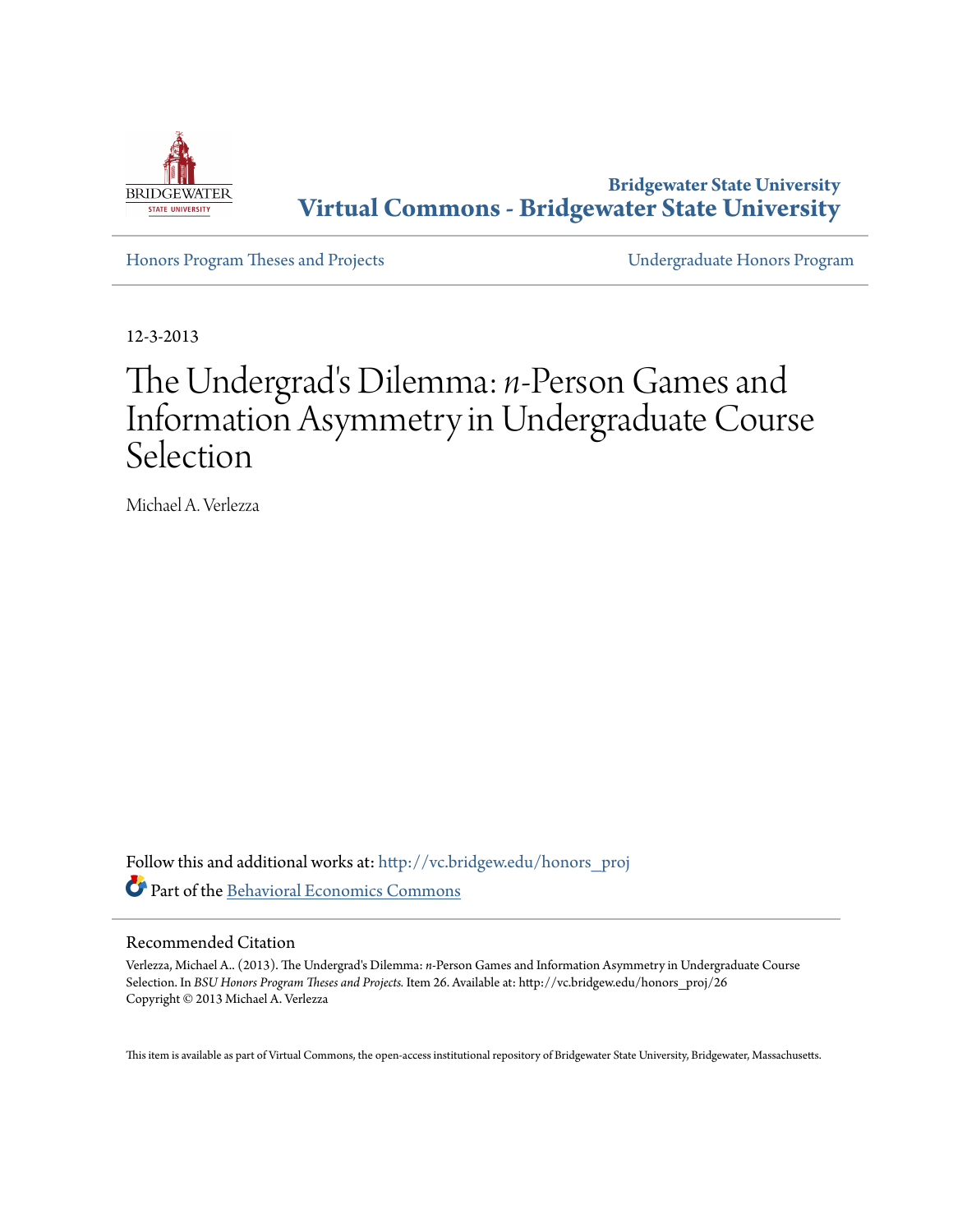# Running Head: THE UNDERGRAD'S DILEMMA

The Undergrad's Dilemma:

*n*-Person Games and Information Asymmetry in Undergraduate Course Selection

Michael A. Verlezza

Submitted in Partial Completion of the Requirements for Commonwealth Honors in Economics

Bridgewater State University

December 3, 2013

Dr. Michael Jones, Thesis Director Dr. Daniel M. Lomba Jr., Committee Member Dr. Quoc Tran, Committee Member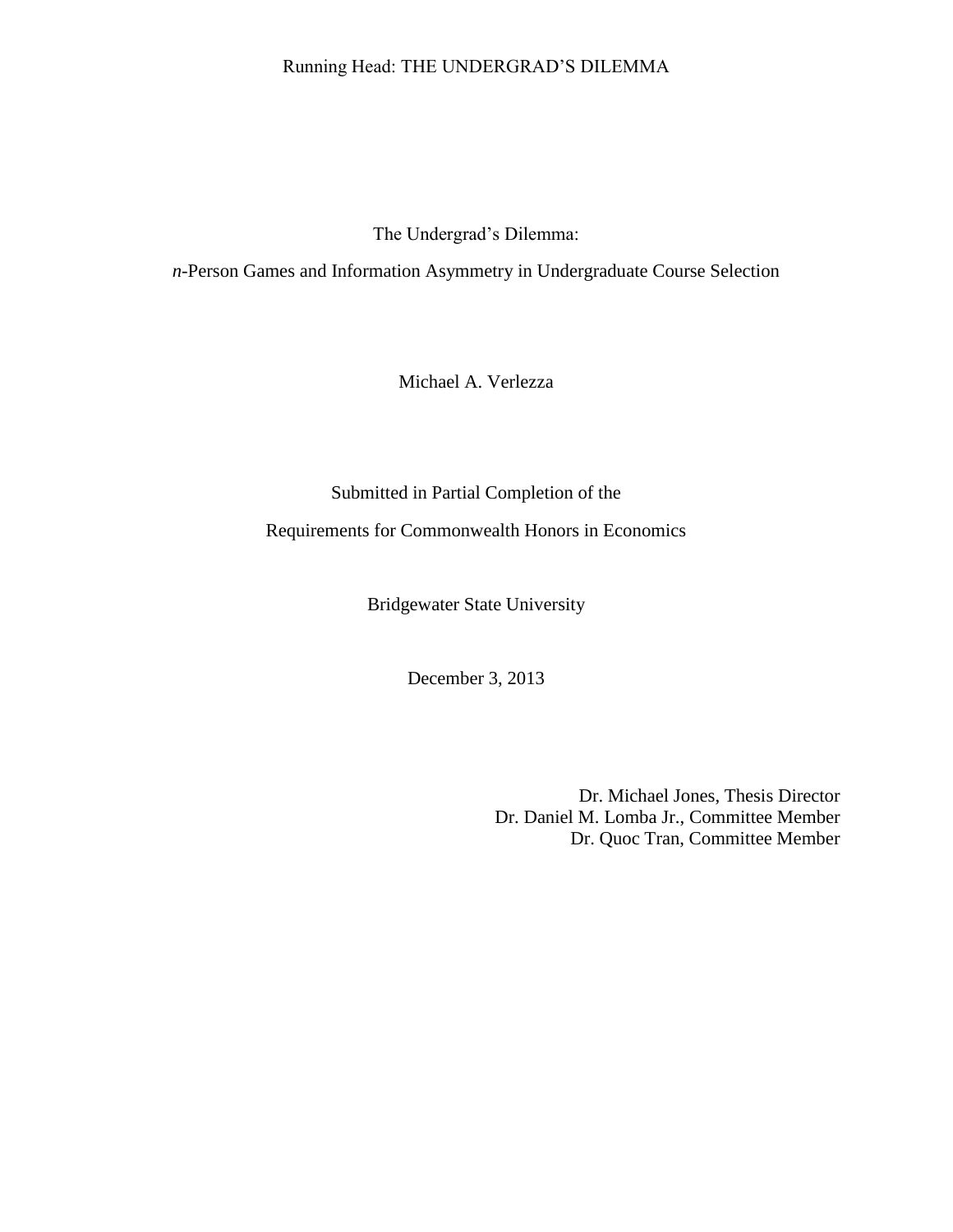# The Undergrad's Dilemma:

# *n*-Person Games and Information Asymmetry in Undergraduate Course Selection

Michael A. Verlezza 3 December, 2013

#### **Abstract:**

In 2012, the White House released its College Scorecards for institutions of higher education. In their overview, the White House states that Bridgewater State University in Bridgewater, MA, has a six-year graduation rate of just 51.7 percent. By approaching the question of low graduation rates as a consequence of economic inefficiency, my research led me to treat undergraduate course selection as a Nash *n*-person game. From there, my investigation led to an analysis of information asymmetry as I attempted to identify the various internal and external information sources driving course selection. Specific attention was given to Bridgewater State's internal system, Infobear, which was held alongside the external professor evaluation site RateMyProfessors.com. The data was analyzed using Ordinary Least Squares regression models. Ultimately, I propose a solution to help maximize utility, which I refer to as Involuntary Equilibrium, which holds the potential to create a novel relationship between the institution and the student while maximizing aggregate societal utility.

#### **Acknowledgements:**

This paper was prepared under the guidance of Dr. Michael Jones, Bridgewater State University Economics Department. His assistance and guidance has proven invaluable. Moreover, this paper would have been impossible without the ongoing assistance of Honors Program Administrator Amy Couto and Program Director Dr. Teresa King. I have also benefitted tremendously from the insights of my wife, Alice, who has consistently helped me evaluate, defend, refine, and reinforce my ideas.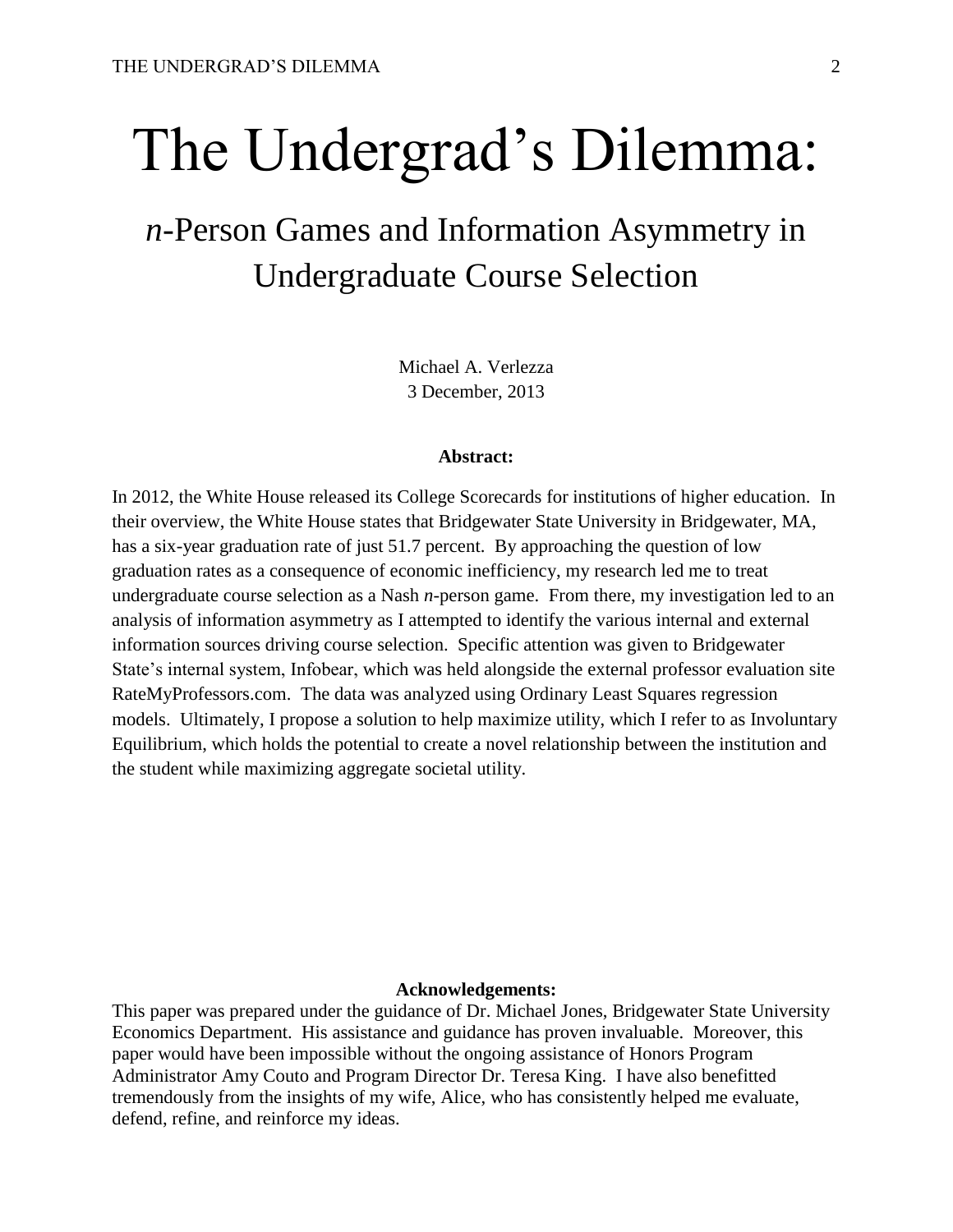# **I. Competitive Forces: A Keynesian Approach to Course Selection**

In his landmark work *The General Theory of Employment, Interest, and Money,* John Maynard Keynes introduces a concept familiar to many but entirely understood by few. Supply and demand curves are plotted along two axes, typically labeled "price" along the vertical axis and "quantity" along the horizontal one. While the graph in *The General Theory* is used to describe interest rate effects of changes to the money supply, it is useful to use the graph to explain an array of economic phenomenon (1936).

#### The Supply of Education

In an economic sense, this paper treats the "supply of education" as the quantity of classes offered in a particular subject, but a more specific approach – treating every individual seat in each separate course – is a viable alternative, particularly when investigating the issue of course selection from an individual perspective. At the larger institutional level, it is more sensible to take the class-by-class approach. Over the course of this paper, various scenarios will call for a course-level approach, a seat-based approach, or a combination of the two.

It is important to establish a few assumptions. Firstly, it is important to establish that individuals are intrinsically selfish (250 years of economic thinking speaks to the power of rational self-interest). It is also important to acknowledge that seats in a class are effectively private goods – they are both rivalrous and excludable. Rivalrous goods are those goods that their consumption by one person precludes the consumption of the same good by another. Excludability is the notion that people cannot access a specific good without incurring some cost. The finite nature of seats or classes offered ensures the logical underpinnings of these assumptions.

Stemming from these assumptions are a few key observations. First, students will follow a selfish path through their degree programs, seeking to optimize their own well-being through course selection and continued enrollment. Second, the finite number of seats and classes creates competition (for a preferred professor, a particular course, and a specific time for an offering). Third, this competition creates winners and losers in the higher education system.

The answer, however, is not an increase in supply – neither in the form of additional seats or additional course selections. Braess' Paradox tells us that merely adding additional capacity will reduce overall performance across the system. This will have systemic implications as the additional choice creates added confusion, a scenario only avoidable if the system was in Nash Equilibrium to begin with. Braess tells us that students perceiving an easier path will flock to the new alternatives, while others vacillate between offerings. It has been shown that this dithering creates a less optimal selection strategy, which remains until Nash Equilibrium is reestablished. In the interim, this allocation of resources (here taking the form of seats in a course) is less than ideal. Students (as has been shown to be the case in various studies involving motorists) continually re-rank their options, falling back reliably on rational self-interest (Braess, 2005). Conversely and perhaps counter-intuitively, limited selection may lead to fewer idle classroom resources.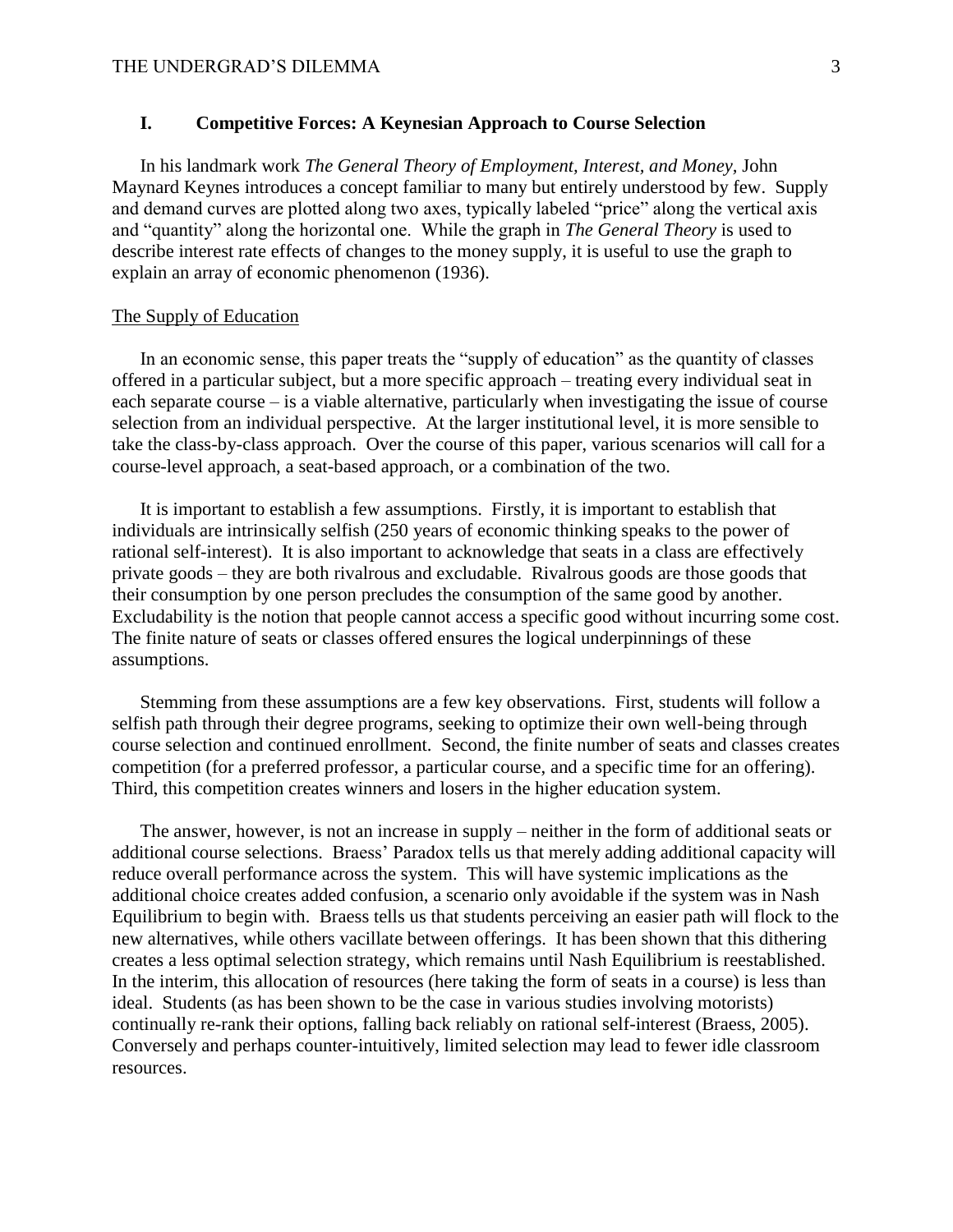#### The Demand for Education

The escalating price tag of higher education over the last half decade has created an environment conducive to an investigation of buyer behavior. One study in particular, has demonstrated the inelasticity of higher education. Consequently, students will continue to purchase higher education without regard to increasing costs (Rivera, 2012).

Historically, the understanding was that cultural and familial mores were a powerful motivator driving the demand for higher education. While there is indeed a social component, more recent analyses suggest that the biggest driver of continued pursuit (or return to) higher education comes from a student's peer group. In their 1965 analysis, McDill and Coleman evaluated the various factors that drove college enrollment. To their surprise, while familial influences (educational attainment of previous generations, parental income, etc.) were a factor, they were not nearly as influential as initially assumed. In their model, the variable with the most explanatory power was social standing – peer pressure in common parlance. For McDill and Coleman, high school students entering college are doing so simply in an effort to "keep up with the Joneses."

There is also the widespread expectation that higher levels of educational attainment drive higher income potential later in life. David Card's comprehensive work on the subject brings the relationship between years of education and income into clear focus. His 1999 paper demonstrates that the relationship is essentially logarithmic in nature. On balance, more schooling does in fact lead to higher mean wages. By looking at earners between the ages of 40 and 45, Carr is able to account for people with decades in the workforce, avoiding any biases that might arise from institutional prestige or underpaid entry-level work.



**Figure 1 - Relationship between mean log hourly wages and completed education (Card, 1999).**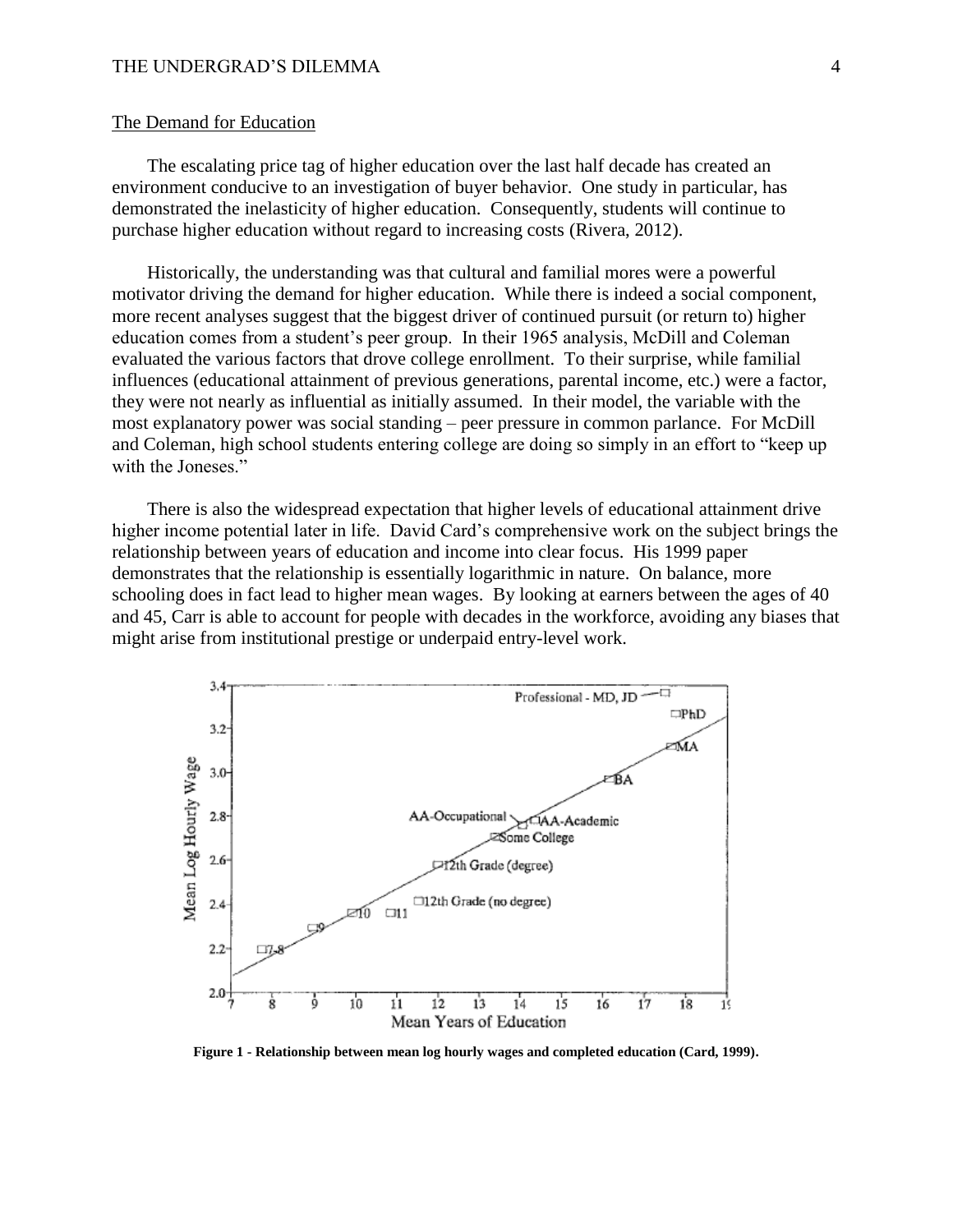When held against data from the Bureau of Labor Statistics (2013), Card's research lays plain the relationship between educational attainment and income potential, and those with a college education will fare far better than their less-well educated peers.

#### Other Economic Considerations

In May of 1991, the entire Ivy League, along with the Massachusetts Institute of Technology, faced a complaint from the Justice Department regarding the manner in which they set tuition prices. All but one school named in the action (MIT) settled the complaint. In response, the Justice Department was forced to issue a decree specifically "preventing…schools from jointly fixing tuition or financial aid awards or and from exchanging financial aid information on admitted applicants" (Morrison, 1992). Knowing that this was a common practice going back to at least the 1980s, it is impossible to discuss the economics of higher education without at least a cursory treatment of cartel pricing.

Cartel pricing stems from the notion that a group of ostensible competitors would agree, formally or informally, to set market prices for their product. In the case of the Ivy League and MIT, this took the form of tuition and financial aid packages, ensuring the cartel could ensure abnormal financial gains for themselves while extracting value from students. Collusion was simple in the Ivy League due the small number of firms involved, but in the present regulatory environment and in a nation that boasts hundreds of colleges and universities, cartel pricing of higher education on a larger scale would verge on the impossible.

It may go without saying, though, that institutions of higher education have the monopoly on higher education. That said, schools are not perfect substitutes for one another, creating an environment of oligopoly. While the Cournot-Nash model of oligopoly is the simplest, it is perhaps not the most appropriate, given the dominant nature of prestige institutions in various parts of the country. With a Dominant Firm model, there is a single firm (or handful of firms) that control the market, be it through product differentiation, branding, or other aspects. As a result, the entire market follows the pricing model of the dominant firm. In the Boston area, it would be hard to argue that the dominant firm is Harvard. In this instance, reality closely follows economic theory. According to data from the Provosts of both Harvard and Bridgewater State University, Harvard tuition (in nominal dollars) has gone from \$13,085 in 1990 to \$33,656 in 2010, while Bridgewater State tuition has gone from \$1,788 \$6,603 over the same time period. By increasing their prices so dramatically over the previous two decades, other universities in the area have been forced to keep pace. This demonstrates the dominant firm oligopolistic model and explains rising prices across the board.

In this introductory and admittedly high-level analysis, it would seem that students and their peer groups are not the only entities trying to "keep up with the Joneses." Interestingly, higher education seems to follow similar paradigms on both the demand and supply sides.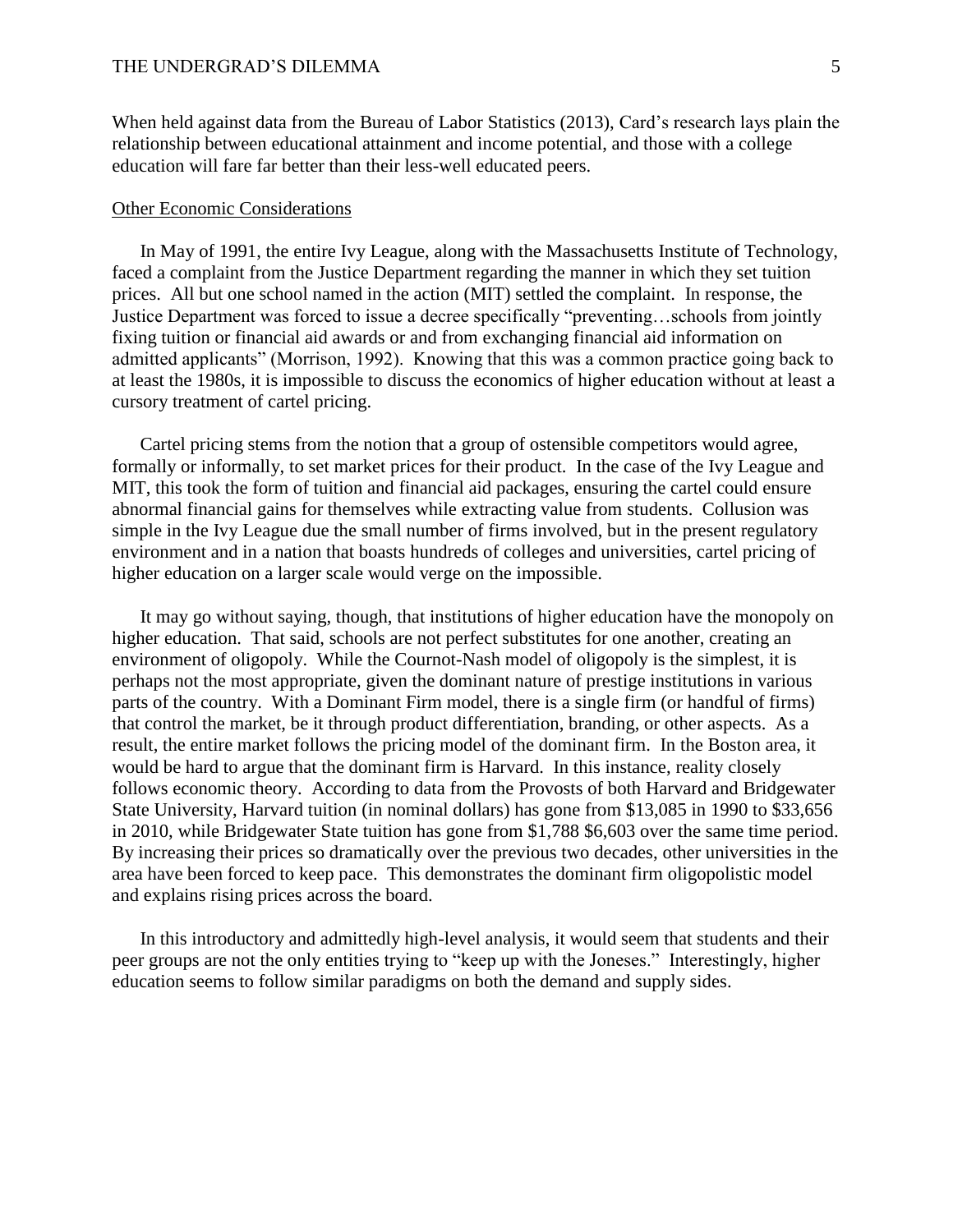# **II. Strategic Course Selection – A Game Nobody Really Wins?**

Having established the underlying economic forces at the core of higher education, it is possible to begin an investigation as to how students end up in various courses. Anecdotally, it has been suggested by students themselves that rarely is a semester comprised of an ideal combination of courses, times, and professors. This is attributable to a variety of forces, and this section will approach the problem from a trio of more advanced economic concepts, from which I derive an additional explanatory economic construct. It is important to introduce three more advanced mechanics in order to arrive at the fourth. With these additional mechanics in place, we can move on to a real-world example of how to an econometric analysis of undergraduate enrollment.

# *n*-Person Games

In his seminal work, *Non-Cooperative Games*, John Forbes Nash improved on existing zerosum game theory originally introduced by John von Neumann. By treating individuals as competitors rather than parties in collusion, Nash assumed "that each participant acts independently, without collaboration or communication" (1950). For the purposes of this analysis, we can treat individual students as competitors in a zero-sum, non-cooperative *n*-person game. Nash's work dictates that there is an ideal outcome whereby in a finite system such as a college registration environment, there is an equilibrium point at which every member of the community enjoys the best possible outcome (within the constraints of said system). The underlying mathematics that Nash uses to establish that equilibrium point is beyond the scope of this paper. Nonetheless, it is important to start with the assumption that there exists an ideal scenario whereby everyone in the system, in a manner of speaking, "wins."

In practice, however, Nash's model is insufficient. Consider a binary state whereby two competing parties employ strategies *i* and *j* in an effort to build the ideal schedule. Nash's model would suggest that an equilibrium point exists at the intersection of the two strategies, whereby both parties (students) would get everything they want. While Nash Equilibrium would suggest academic harmony, it is rarely practical in the typical course registration setting. Frequently, students get a mixed bag consisting of some combination of ideal courses and other, less useful options. Thus, Nash's model requires two substantial modifications: the presence of strategic dominance and intransivity.

In the case of strategic dominance, assume students Alice and Bob are employing strategies *i* and *j* in order to build their ideal schedule. In the case of course registration, strategy can be defined as the courses needed to maintain full time enrollment, progress within a major, complete prerequisites, etc. The problem arises from the competitive nature of course registration and the rivalrous, excludable nature of the good being sought. Nash's original mathematical model incorporates the competitive and non-collaborative nature of these processes, but overlooks the notion that there exists a strategy *i* which will always yield a superior result. Moreover, while our example has a binary state of two students employing only two distinct strategies, in reality there are as many different strategies as there are students. In the context of course registration, strategic advantage will most typically arise from two factors – priority registration and academic standing.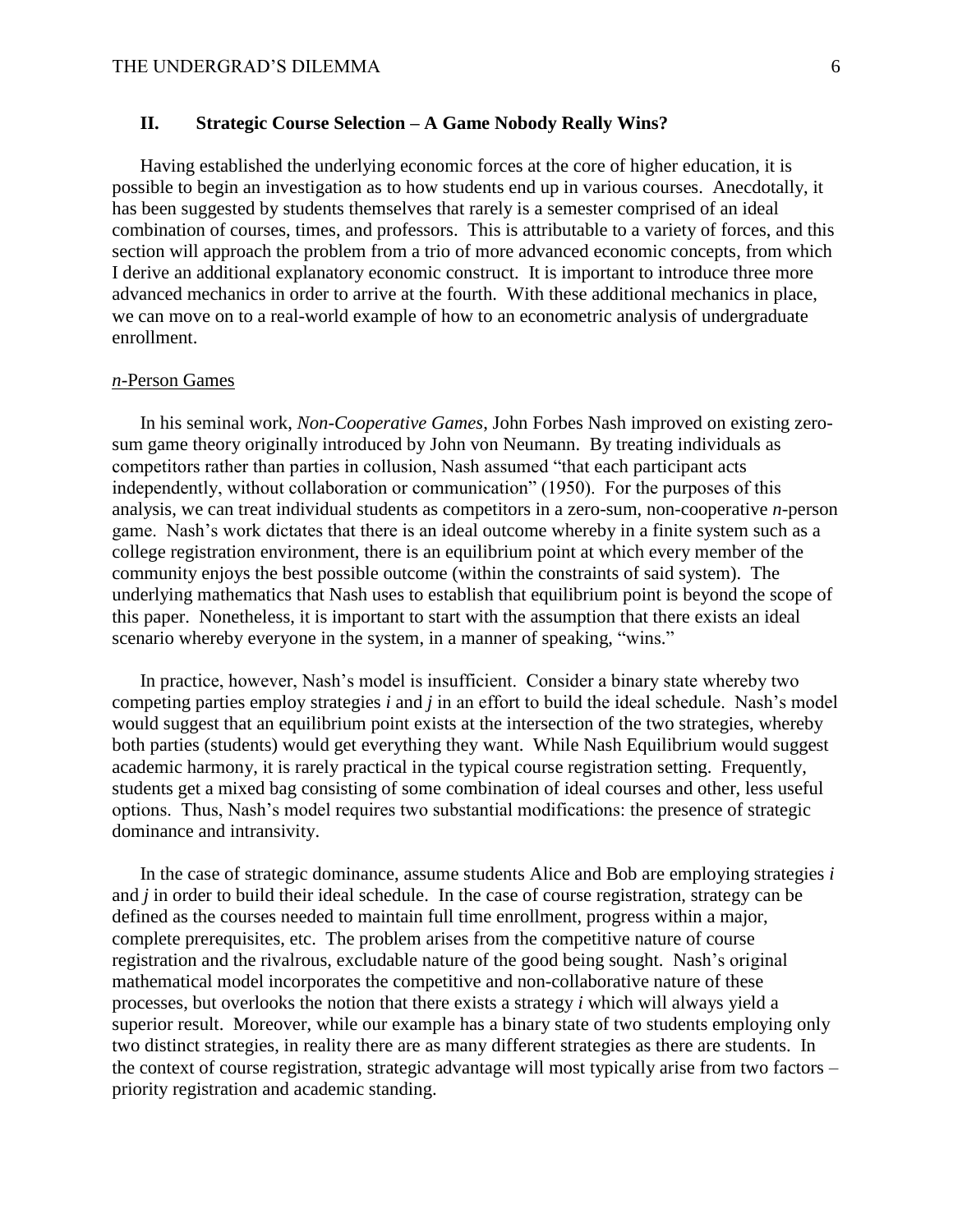The consequence of prioritized registration leads to a second requisite modification to Nash's original insights. Intransivity, in economic terms, refers to an individual acting in a manner inconsistent with their self-interest. In our game of course registration, we can think of this as Alice or Bob self-assigning (effectively relegating) themselves to inferior strategy *j*. In practice, we see this frequently among the population of underclassmen, who are forced to enroll in courses that are not necessarily their first choice, either for one or for an array of reasons. As this paper will go on to demonstrate at the end of this section, it is possible to employ set theory to express the effects of strategic dominance and intransivity within the context of *n*-person games. Later still, we will see a modified model with the potential to incorporate not only individual preferences and the natural "pecking order" of undergraduate registration, but also the virtually infinite combinations of possible schedules within a variety of parameters.

## Information Asymmetry

Treating course registration as a competitive *n*-person game as we are, any discussion would be incomplete without the incorporation of information asymmetry. The notion was originally introduced by the economist Joseph Stiglitz in his 1992 paper, in which Stiglitz suggests that information is a critical component of any economic system. Specifically, his paper dealt with the implications of imbalanced information between buyers and sellers in credit markets, but the economic tools he introduced can easily be scaled down and applied to microeconomic decisionmaking.

In virtually any exchange, there is an unbalanced relationship between knowledge held by the seller and the knowledge held by the buyer. In the case of higher education, the under-informed buyer is clearly the student, while the school (or more specifically, faculty and staff) maintain a more solid understanding of institutional policies and academic requirements. In our *n*-person game where there existed strategies *i* and *j*, the problem arises when neither of our students (Alice and Bob) truly understand all the variables that may affect their decisions, and thus cannot adequately account for them strategically.

To remedy the gap, students seek sources of external information. This can be problematic for a variety of reasons, because as Stiglitz tells us, not only are the cost of accumulating additional information is increasingly expensive, but delivers marginal benefit at a decreasing rate. The dynamic is further complicated by the realities of navigating the world of higher education for undergraduates – reliable information is only occasionally gleaned. The possibility of a student developing a given strategy which will actually engender maximum utility when that strategy is predicated on inaccurate or incomplete information creates problems for our *n*-person game. Fundamental concepts in information economics tell us that information may be easy to create but is virtually impossible to verify. The consequence for students is strategy rife with error – a scenario that leads to intransivity.

As a way to demonstrate the dangers of external information sources, the econometric component of this paper will examine the relationship between enrollment and one specific external source of information, the infamous ratings website RateMyProfessors.com. While additional detail follows below, it is worthy of note here that in our *n*-person game, the relationship between enrollment in a specific course having *m*-tuple parameters is statistically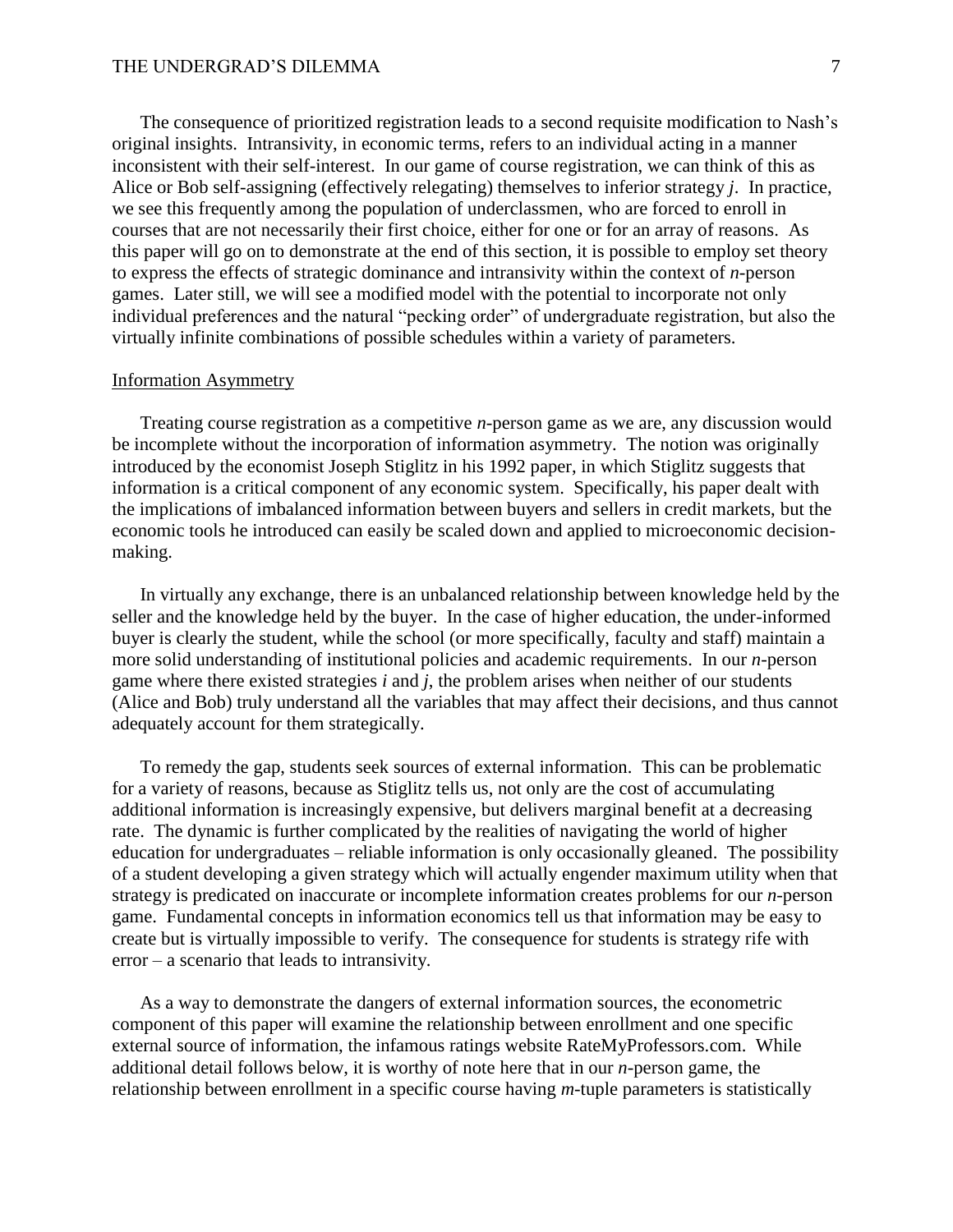significant, suggesting that students may, in reality, be predicating their course selection strategies on less than trustworthy sources.

# Pareto Optimality

The Italian economist Vilfredo Pareto originally applied his understanding of resource allocation to income distribution. Like Nash's strides in game theory and Stiglitz's introduction of information asymmetry, Pareto Optimality (frequently referred to interchangeably as Pareto Efficiency) can be couched in terms of higher education. In fact, it is perhaps the easiest of the three to see at work at a university, as Pareto Efficiency deals specifically with microeconomic outcomes – in short, Pareto Efficiency exists when no one party can be made better off without making another party worse of (Barr, 2012).

Optimization under Pareto Efficiency is predicated on a pre-existing allocation of goods. Typically this is done randomly or treated as a given for the purposes of economic modeling. In higher education, this would be equivalent to enrolling every student in a full roster of randomly assigned classes. From there, Pareto Improvement takes place as members of the undergraduate community exchange seats in various classes to more closely align their realized schedule with their established strategy. While such a mechanic is impractical, it does demonstrate the viability of Pareto's optimal distribution of resources, and ultimately, how it aligns with Nash's notions of equilibrium.

The difference between equilibrium states for Pareto and Nash, however, is that Pareto's scheme is predicated on a good-faith exchange of resources amongst participants in the system. While it's true that a form of equilibrium state emerges, that state would be dominated by students with a handful of desirable classes (and likely one or two courses they would rather not take, or have no use for). From the perspective of the student, this outcome is anything but efficient, even though it aligns with Pareto's understanding of optimal outcomes. Because of the finite number of seats and finite number of classes, it becomes impossible for any one student to improve their lot without doing so at the expense of another student. To complicate matters, the risk of aggregate disutility and inefficiency grows exponentially with every additional member of the academic community.

While institutions do not assign courses with various parameters randomly, the implications of a system predicated entirely on Nash or Pareto is clear, particularly in light of the costs associated with information gathering on the demand side. Consequently, the traditional institutional model of offering several hundred different courses having various attributes then leaving students to sort out the mess is a broken paradigm. It is a relic. It is an artifact of a system predicated on an irrational expectation of students and an inherently flawed method of distributing information.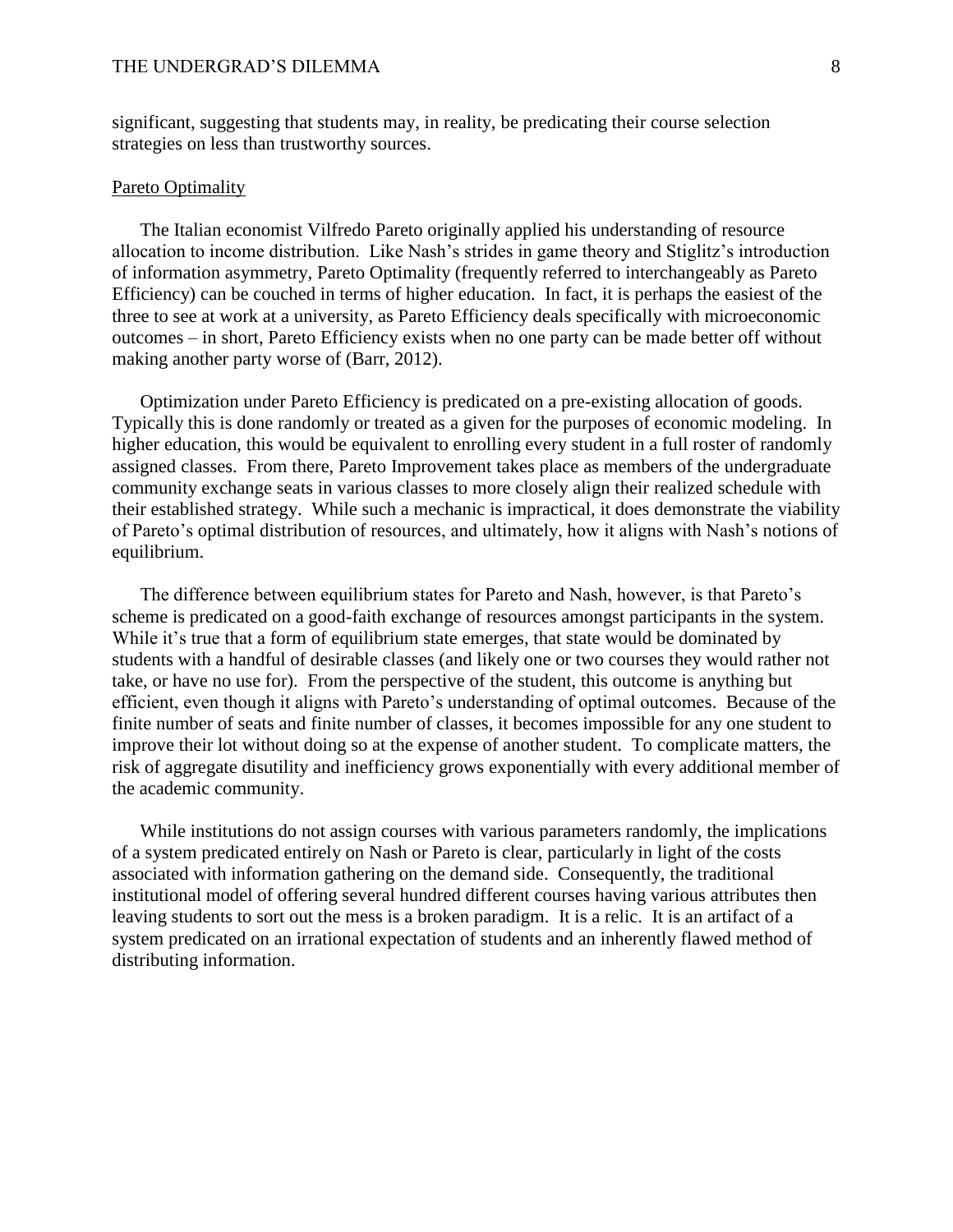**Let S denote the range of all student strategies.**

- **Let s denote an individual strategy such that: s** ∈ **S.**
- **Let U denote the range of all possible utility outcomes.**

```
Let u denote an individual utility outcome such that 
\mathbf{u} \in \mathbf{U}.
```
Let *i* and *j* be individual students having course selection strategies  $s_i$  and  $s_j$ .

∀**S, (s***<sup>i</sup>* **≠ s***j***)** ⇾ **(u***<sup>i</sup>* **≠ u***j***)**  $\therefore$   $(\mathbf{u}_i + \mathbf{u}_j + \dots + \mathbf{u}_n) < \mathbf{U}_{max}$ 

**for** *n* **number of students.**

**Equation 1 - Mathematical Model of Existing Course Selection Strategy**

#### **III. Involuntary Equilibrium**

By synthesizing an analysis of strategy and outcomes in *n*-person games, the effects of and student reliance upon asymmetric information, along with the concept of Pareto Optimality, it is clear that a group of competitors (read as: students) cannot be reasonably expected to arrive at an equilibrium state where every party engaged is maximizing their economic well-being. When we factor in the costs of higher education and the societal ramifications of this waste, a need arises for a new economic concept. From this need, I have developed the concept of Involuntary Equilibrium.

From a macroeconomic perspective, the effects (and practicality) of a planned economy is well understood (Mandel, 1986). What is lacking is a treatment of how such a macroeconomic construct could be applied to higher education in a way that not only maximizes individual wellbeing but also the aggregate social benefit of a more educated population. It is clear from the preceding analysis that the traditional free-for-all approach allocating a critical rivalrous and excludable good is insufficient.

Ultimately we can identify that the state (in this case, the state takes the form of a university or other institution) must step in and regulate who takes what when, working on behalf of the students and broader society to establish what, from the student's perspective, can be referred to as Involuntary Equilibrium.

Consider the foregoing economic concepts. Nash suggests that if left to their own devices, an equilibrium state will emerge amongst students whereby every competitor will get some of what they want, yet by definition something somehow something less. The problem with Nash's model is analogous to the issues that arise with Pareto's: that what is systematically efficient is a far cry from what is ideal for the individual, and by extension, society. The implications of Stiglitz's insights create a multiplicative effect for the deficiencies left behind by Nash and Pareto. On average, students looking to ameliorate their standing within the *n-*person game cannot. This is the very definition of the zero-sum game.

Revisiting again the *n-*person game, we identify that the institution already establishes the framework by which students select courses and the mechanic by which they enroll in them.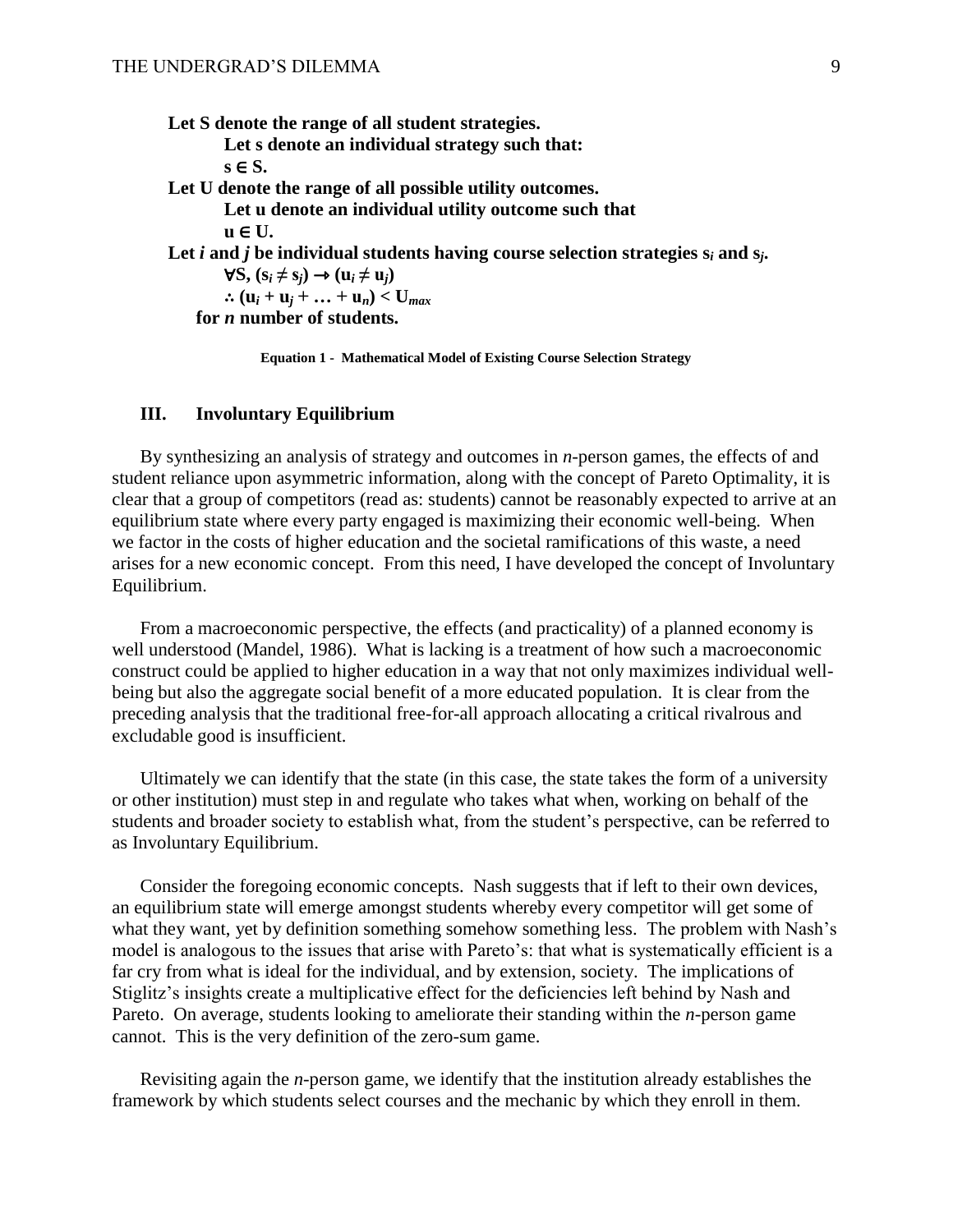Thus, the institution controls the parameters which would define Nash's equations. This in turn removes the gamesmanship that arises from various attempts by students to derive a given strategy. Were an institution to offer a sufficient *m*-tuple combination of possible schedules and take the decision-making process out of students' hands, the institution has the potential to maximize the efficient use of academic resources. In so doing, the institution ensures that each individual student has the ideal combination of courses having *m*-tuple attributes.

In conclusion, if we treat the academic institution as a firm, we see that by maximizing the individual benefits of their customers the firm itself holds wasted resources to a minimum. Second, since we are speaking in terms of higher education, and the benefits of a more educated population (workforce) have been exhaustively analyzed and demonstrated (Judy and D'Amico, 2006), the institution maximizes the broader benefit to society. From these two realizations stems an important observation – Involuntary Equilibrium allows a public institution to fulfill their societal mandate by creating the most educated and capable population possible.

**Let S denote the range of all student strategies. Let s denote an individual strategy, Let B denote a global (or institutional) strategy such that:**  $s \in S \in B$ . **Let U denote the range of all possible utility outcomes. Let u denote an individual utility outcome such that u** ∈ **U.** Let  $i$  and  $j$  be individual students having course selection strategies  $s_i$  and  $s_j$ .  $\exists B$ ,  $(\forall S, (s_i = s_j) \rightarrow (u_i = u_j) \rightarrow \sum_{i=1}^{n} (u_i - v_j)$  $\binom{n}{i}$ **u** $)$  = **U**<sub>*max*</sub>  $\therefore$   $(\mathbf{u}_i + \mathbf{u}_j + \dots + \mathbf{u}_n) = \mathbf{U}_{max}$ **for** *n* **number of students.**

**Equation 2- Mathematical Model of Course Selection Strategy Under Involuntary Equilibrium**

#### **IV. Econometric Analysis**

#### Introduction

As economics is the science of allocating limited resources to address unlimited wants, this paper has, thus far, been a treatment for fitting a virtually infinite number of possible student schedules into a finite quantity of class seats. The econometric component of this paper will inform our understanding of the relationship between various administrative inputs (which take the form of course attributes) as well as external information. In so doing, quantitative analysis will yield policy insights and demonstrate the viability of a registration system predicated on Involuntary Equilibrium which still has the potential to reflect consumer preferences.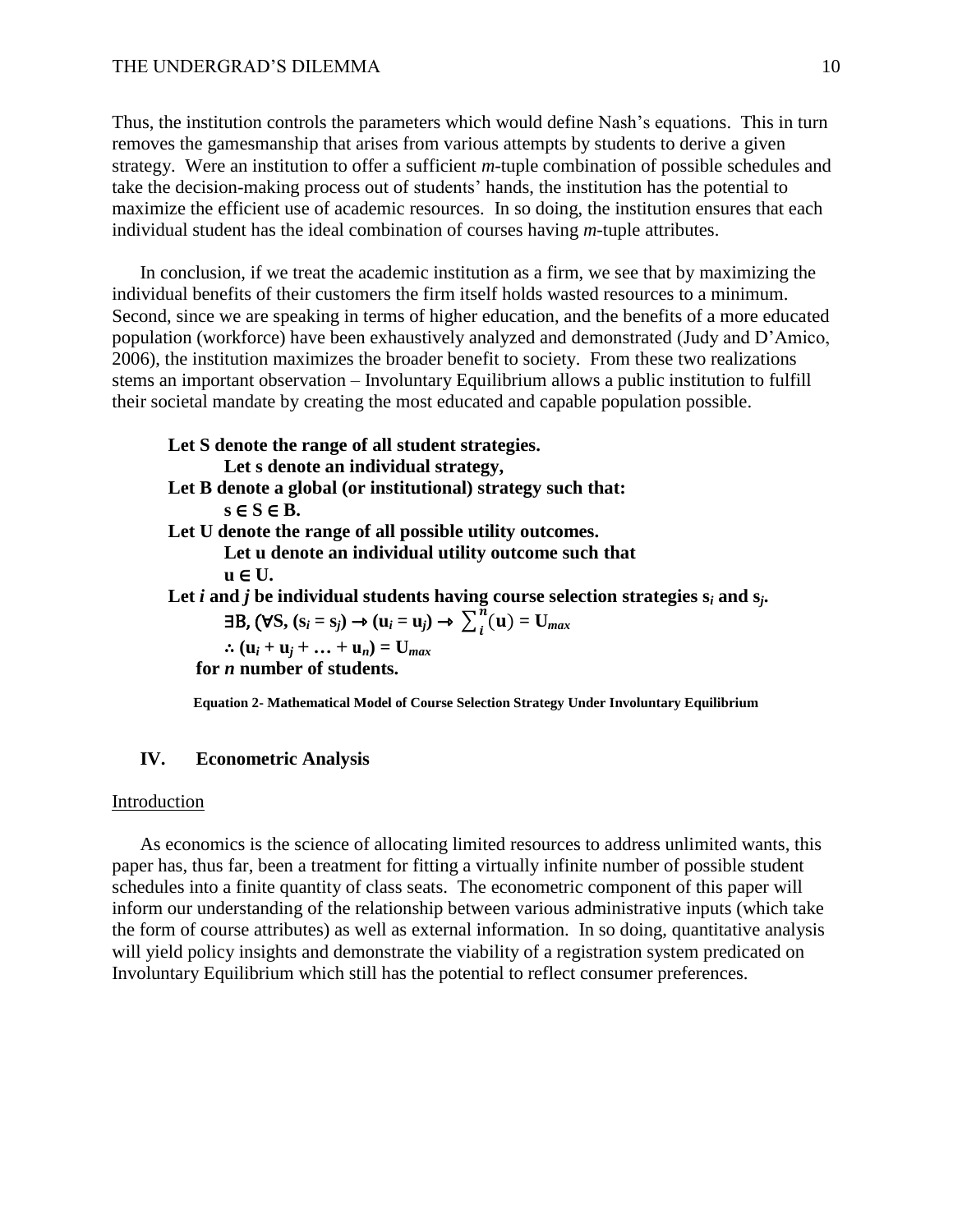### Hypotheses

The quantitative component of this study focuses on various aspects of undergraduate course selection, specifically how assorted course attributes affect enrollment in a given course. If the aim is to allocate classroom resources in the most efficient way possible, such an analysis will provide insights in light of asymmetric information, but also point to the different drivers that contribute to undergraduate course selection. Various null hypotheses are stated expressed below:

H1: Students do not rely on external information sources prior to enrolling in courses. As a result, the coefficients for NOOFRANKINGS, RMPOVRALL, and RMPEASY will be zero.

H2: Web or web hybrid courses are not in higher demand than traditional lecture settings. Consequently, the coefficient for DHYBRIDWEB will be zero.

H3: Junior- and Senior-level are not in higher demand. Thus, the coefficient for DUPPER will be zero.

H4: Economics courses required for business majors are not in higher demand. As a result, the coefficient for DCROSSLIST will be zero.

H5: Economics courses that satisfy a Core Curriculum requirement are not in higher demand. Therefore, the coefficient for DCORE will be zero.

H6: Economics courses required for the Economics major are not in higher demand. As a result, the coefficient for DMAJOR will be zero.

While not a hypothesis test in the traditional sense, attention should also be given to the mean of PROPENROLLED. A mean below 1 indicates unfilled seats.

#### Data and Methods

Data has been gathered from Bridgewater State University's own course registration and reporting tool, Infobear. Using this system, it is possible to obtain registration and course data going back several years. Initially, the aim of this study was to derive two distinct data sets – one containing all semester registration data from September 2007 to May of 2013 and a sample data set containing all the offerings from the Economics department for the same time period (Infobear, 2007-13).

Since the focus of the study is undergraduate course selection, any graduate Economics courses were purged from the dataset. One-off courses, such as independent studies or internships, were also removed, as neither is a "college course" in the traditional sense. Ultimately, this left the dataset with 465 observations.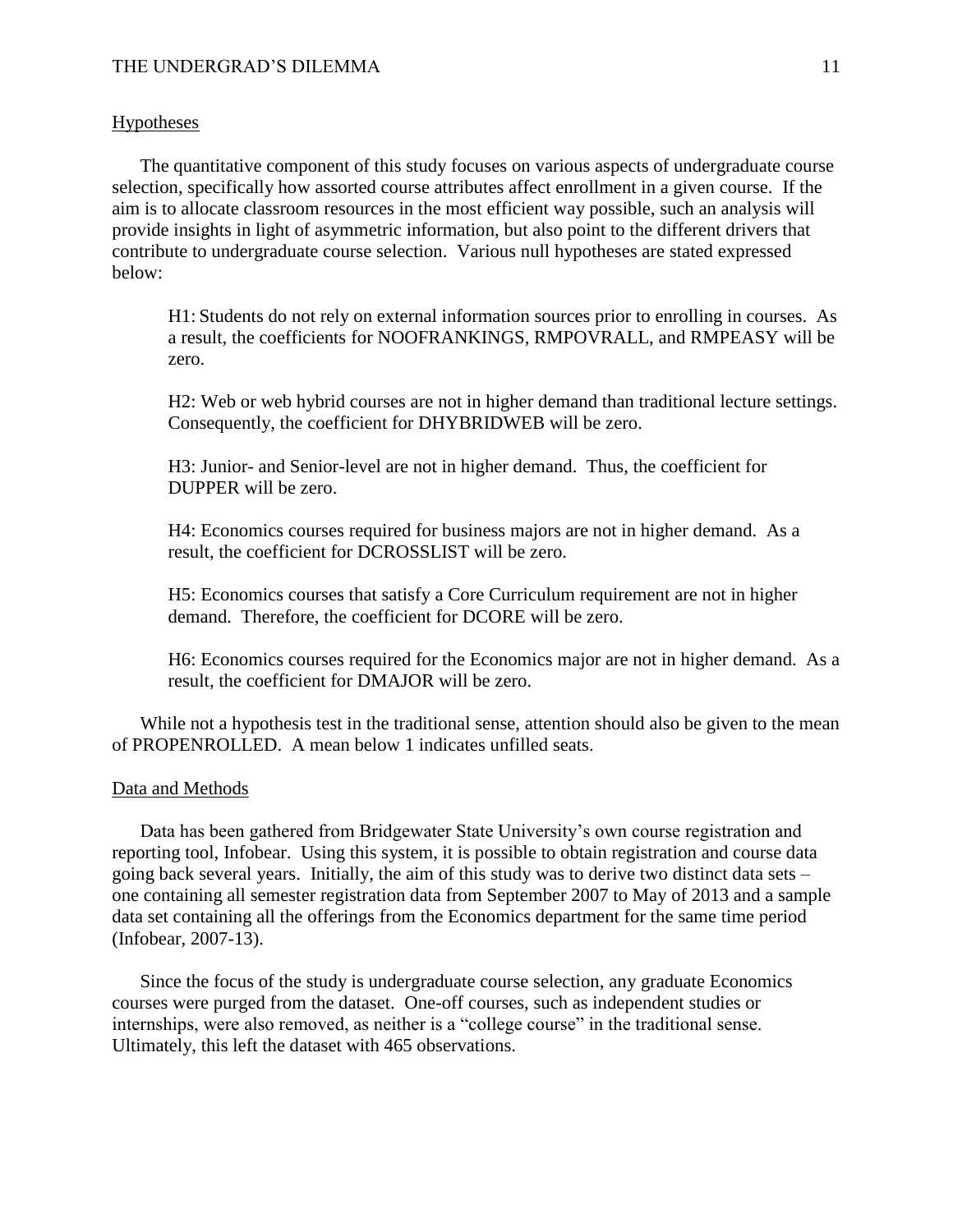A variable was created to represent enrollment in a specific class (labeled in the regression output as PROPENROLLED). It is a simple function whose output is derived by dividing the number of students actively enrolled in a section of a given class by the maximum number of seats in said class. When stated as a proportion, this allows the model to capture the effects of over- or under-subscribed sections, and provides for professorial and departmental discretion in the case of over-enrollment.

A series of dummy variables were created from the categorical data. The first, denoted DHYBRIDWEB, is used to identify if a class is a traditional lecture setting (indicated by a 0), or an online or hybrid offering (indicated by a 1). The second dummy variable is DUPPER, which captures a course's upper- or lower-division attribute. Those courses having a numerical designation less than 300 (for example, ECON 210), are assigned a value of 0. Those courses with a designation greater than or equal to 300 (for example, ECON 420), are given a dummy value of 1. The third dummy variable is denoted as DCORE (such as ECON 199), where a 1 indicates that a given course meets a Bridgewater State Core Curriculum requirement. The final dummy variable is DCROSSLIST, which indicates if an Economics course is a requirement for students in other majors (such as ECON 315 – Money and Banking, required by all Finance majors, for example). Here, 1 denotes a cross-listed class.

Bridgewater State enrollment data is included in the data. Using information from the BSU Factbook, it is possible to determine the number of undergraduates enrolled in business majors and more specifically, the quantity of declared Economics majors. This was done to provide an important control. As one would expect, a non-Economics major has no use for an upperdivision Economics class, with the exception of certain business students who are required to take ECON 315. The number of students enrolled at BSU as Economics and business majors in a specific semester may be the dominant determinant of demand for economics courses.

Data from an external information source completed the dataset. By investigating the relationship between enrollment data and external information source completed the datasets, we are able to identify the effect, if any, of students seeking additional information sources about their prospective courses. Data was culled from the external site RateMyProfessors.com, which allows students to evaluate their professors in several ways. All evaluations are conducted on an integer interval from 0 to 5, with 5 being the best and 0 being the worst possible score. Three data points were collected for every course section: the professor's easiness score, the professor's overall score, and as a control, the number of ratings a professor has received. In certain cases, professors had not been evaluated by their students, in which case a value of 0 was assigned for all three variables. In accordance with existing research (Tipoe, 2013), overall score is calculated as an average of a professors "helpfulness" rating and an evaluation of their instructional clarity. Thus, RMPOVRALL captures both aspects of professorial style.

A final note: ultimately professor names were removed entirely from the dataset, leaving entirely quantitative data and eliminating the possibility for any personal bias in the results.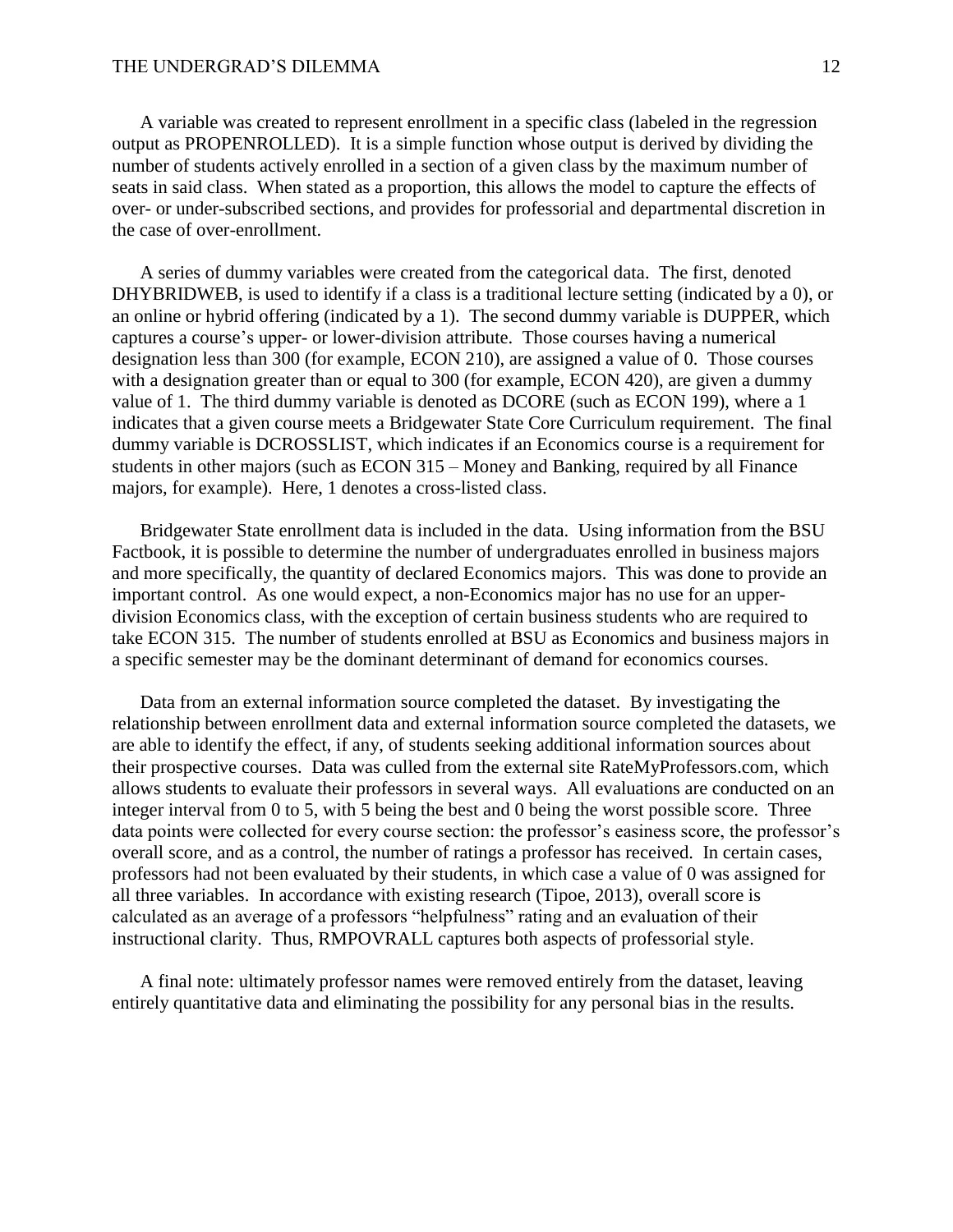#### **Table 1 - Summary Statistics for Independent and Dependent Variables** For all,  $n = 463$

| Variable            | <b>Definition</b>                                           | <b>Mean</b> | <b>Std Error</b> | <b>Minimum</b> | Maximum      |
|---------------------|-------------------------------------------------------------|-------------|------------------|----------------|--------------|
|                     | Number of rankings. A count of RateMyProfessors.com         |             |                  |                |              |
| <b>NOOFRANKINGS</b> | ratings for a given professor.                              | 36.3823     | 26.9679          | $\mathbf{0}$   | 92           |
|                     | RateMyProfessors.com Overall rating for a given section's   |             |                  |                |              |
| RMPOVRALL           | professor.                                                  | 3.4116      | 0.7547           | $\Omega$       | 4.1          |
|                     | RateMyProfessors.com Easiness rating for a given section's  |             |                  |                |              |
| <b>RMPEASY</b>      | professor.                                                  | 3.2181      | 0.9034           | $\mathbf{0}$   | 4.8          |
| RMPOVRALL*          | Interaction term calculated by multiplying the two previous |             |                  |                |              |
| <b>RMPEASY</b>      | variables.                                                  | 11.4961     | 4.5460           | $\mathbf 0$    | 19.68        |
|                     | Active Enrollment / Seats Available in a course,            |             |                  |                |              |
| PROPENROLLED        | representing the occupied proportion of total capacity.     | 0.8068      | 0.2946           | $\mathbf{0}$   | 1.44         |
|                     | Dummy variable - 1 indicates a web-based or hybrid          |             |                  |                |              |
| <b>DHYBRIDWEB</b>   | web/lecture course.                                         | 0.2981      | 0.4579           | $\mathbf{0}$   | 1            |
| <b>DUPPER</b>       | Dummy variable - 1 indicates an upper-division class.       | 0.1620      | 0.3688           | $\mathbf{0}$   | 1            |
|                     | Dummy variable - 1 indicates the course meets at least one  |             |                  |                |              |
| <b>DCORE</b>        | Core Curriculum requirement.                                | 0.8034      | 0.3978           | $\mathbf{0}$   | 1            |
|                     | Dummy variable - 1 indicates an Economics class required    |             |                  |                |              |
| <b>DCROSSLIST</b>   | by non-Economics degree programs.                           | 0.7970      | 0.4027           | $\mathbf{0}$   | $\mathbf{1}$ |
|                     | Dummy variable $-1$ indicates an Economics class that is a  |             |                  |                |              |
| <b>DMAJOR</b>       | requirement for the Economics major.                        | 0.8056      | 0.3612           | 0              | 1            |
|                     | Number of students with declared majors in the College of   |             |                  |                |              |
| <b>BUSENROLLED</b>  | Business for a given year.                                  | 1562.75     | 57.7479          | 1475           | 1639         |
| ECONENROLLED        | Number of declared Economics majors for a given year.       | 58.3585     | 11.7676          | 43             | 72           |

The data was analyzed using Ordinary Least Squares regression in Stata. Evaluating time series data with OLS is not typically undertaken without substantial adjustments (Wooldridge, 2012). However, the manner in which the dataset has been constructed ensures that the regressions that follow utilize cross-sectional data. This paper is not investigating departmental enrollment numbers over time, but rather the various factors that drive enrollment in a given course section. While it is true that the dataset culls information from several semesters, OLS remains a viable analytical tool because of the nature of this study.

As we are dealing with cross-sectional data, it is important to test for multicollinearity before analyzing the model. While some multicollinearity does exist in the models, cross-sectional data devoid of any collinearity is exceptionally rare. Despite a scattering of fairly high collinear relationships, we are nevertheless satisfied that this condition of Gauss-Markov is met. Additionally, robust standard errors were utilized in every model to account for heteroskedasticity. Robust standard errors were chosen because initially a Breusch-Pagan test suggested marginal heteroskedasticity. The output for each OLS regression is in the following table.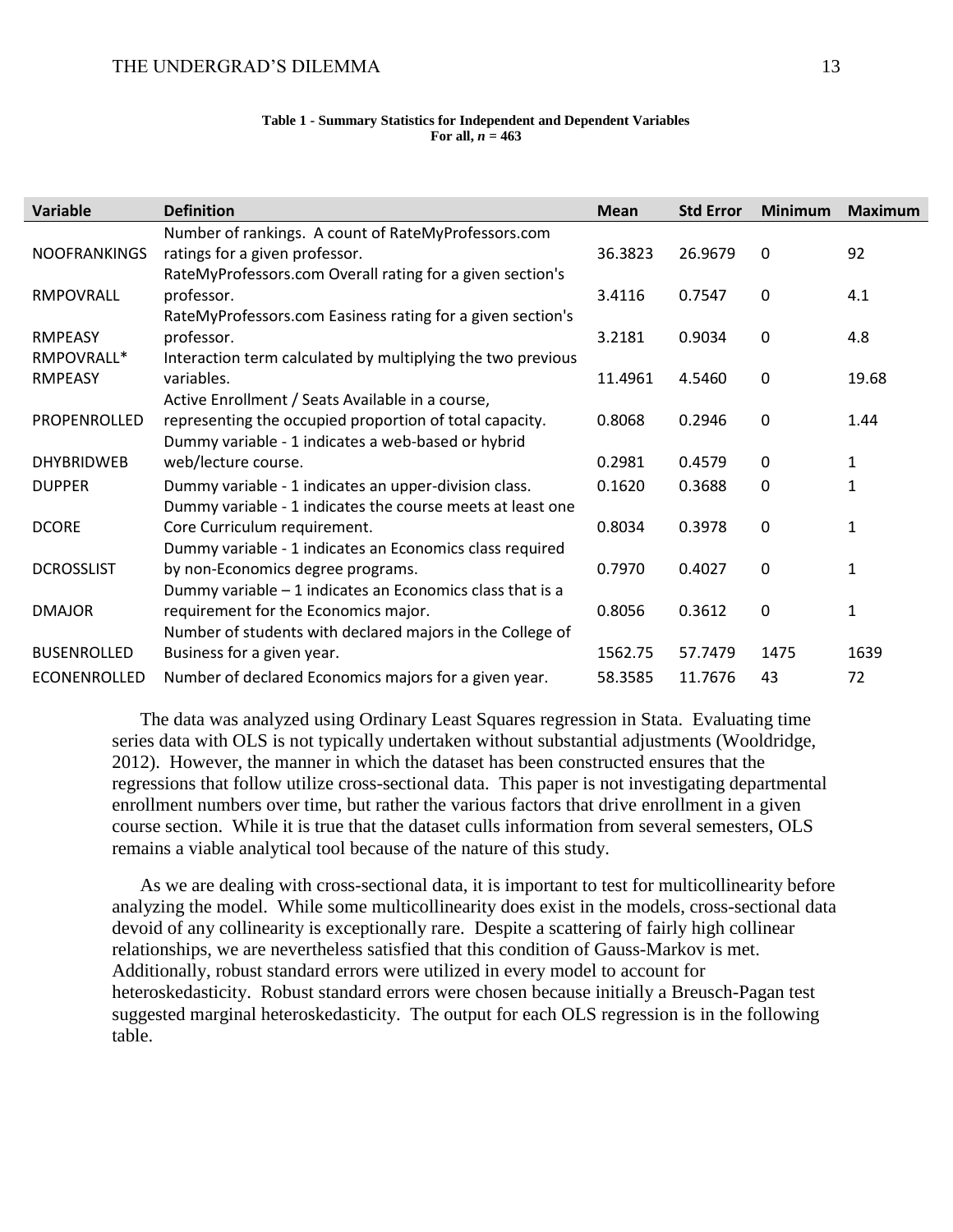| Table 2 - OLS Estimates of Independent Variables on Course Enrollment |  |  |
|-----------------------------------------------------------------------|--|--|
|-----------------------------------------------------------------------|--|--|

| <b>Dependent Variable: PROPENROLLED</b>                                                             |              |                 |                 |                 |                 |  |  |  |
|-----------------------------------------------------------------------------------------------------|--------------|-----------------|-----------------|-----------------|-----------------|--|--|--|
| <b>Variable</b>                                                                                     | Model 1:     | <b>Model 2:</b> | <b>Model 3:</b> | <b>Model 4:</b> | <b>Model 5:</b> |  |  |  |
| <b>NOOFRANKINGS</b>                                                                                 | $-0.0002$    | $-0.0002$       | $-0.0002$       | $-0.0004$       | $-0.0001$       |  |  |  |
|                                                                                                     | (0.0006)     | (0.0006)        | (0.0006)        | (0.0005)        | (0.0006)        |  |  |  |
| RMPOVRALL                                                                                           | 0.0180       | $-0.0014$       | 0.0050          | 0.0023          | 0.0085          |  |  |  |
|                                                                                                     | (0.0259)     | (0.0337)        | (0.0257)        | (0.0261)        | (0.0298)        |  |  |  |
| <b>RMPEASY</b>                                                                                      | $0.0620***$  | 0.0221          | $0.0656***$     | $0.0765***$     | $0.0764***$     |  |  |  |
|                                                                                                     | (0.0216)     | (0.0408)        | (0.0219)        | (0.0212)        | (0.0233)        |  |  |  |
| RMPEASY*RMPOVRALL                                                                                   |              | 0.0112          |                 |                 |                 |  |  |  |
|                                                                                                     |              | (0.0102)        |                 |                 |                 |  |  |  |
| <b>DHYBRIDWEB</b>                                                                                   | $0.0531*$    | 0.0467          | $0.0670**$      |                 |                 |  |  |  |
|                                                                                                     | (0.0312)     | (0.0317)        | (0.0306)        |                 |                 |  |  |  |
| <b>DUPPER</b>                                                                                       | $-0.2854**$  | $-0.2849**$     | $-0.2861**$     | 0.0494          |                 |  |  |  |
|                                                                                                     | (0.1144)     | (0.1134)        | (0.1133)        | (0.0441)        |                 |  |  |  |
| <b>DCORE</b>                                                                                        | $0.1719**$   | $0.1718**$      | $0.1775**$      | $0.3123***$     |                 |  |  |  |
|                                                                                                     | (0.0841)     | (0.0833)        | (0.0841)        | (0.0509)        |                 |  |  |  |
| <b>DCROSSLIST</b>                                                                                   | $0.1287*$    | $0.1326**$      | $0.1250*$       |                 |                 |  |  |  |
|                                                                                                     | (0.0676)     | (0.0672)        | (0.0677)        |                 |                 |  |  |  |
| <b>DMAJOR</b>                                                                                       | $-0.2836***$ | $-0.2880***$    | $-0.2887***$    |                 |                 |  |  |  |
|                                                                                                     | (0.0744)     | (0.0736)        | (0.0727)        |                 |                 |  |  |  |
| <b>BUSENROLLED</b>                                                                                  | 0.0001       | 0.0001          |                 |                 | 0.0001          |  |  |  |
|                                                                                                     | (0.0004)     | (0.0004)        |                 |                 | (0.0004)        |  |  |  |
| ECONENROLLED                                                                                        | 0.0026       | 0.0026          |                 |                 | 0.0028          |  |  |  |
|                                                                                                     | (0.0018)     | (0.0018)        |                 |                 | (0.0020)        |  |  |  |
| Constant                                                                                            | 0.3078       | 0.3909          | $0.6019***$     | $0.3101***$     | 0.1957          |  |  |  |
|                                                                                                     | (0.5302)     | (0.5296)        | (0.0981)        | (0.0574)        | (0.5619)        |  |  |  |
| N                                                                                                   | 463          | 463             | 463             | 463             | 463             |  |  |  |
| R-Squared                                                                                           | 0.2350       | 0.2370          | 0.2226          | 0.1938          | 0.0766          |  |  |  |
| $Prob$ > F                                                                                          | 0.0000       | 0.0000          | 0.0000          | 0.0000          | 0.0000          |  |  |  |
| <b>Robust Standard Errors are shown in parenthesis</b><br>* Indicates significance at the 0.1 level |              |                 |                 |                 |                 |  |  |  |
| ** Indicates significance at the 0.05 level                                                         |              |                 |                 |                 |                 |  |  |  |

**\*\*\* Indicates significance at the 0.01 level**

# Interpretation of Results

Using Model 1, we reject H1, because of the statistical significance and non-zero coefficient for RMPEASY. As it turns out, a one point increase in a professor's perceived easiness results in a six percent increase in enrollment in their class. This relationship clearly suggests that students are not only seeking outside information, but that they appear to be acting based on that information, further suggesting external information's role in the formulation of course selection strategy.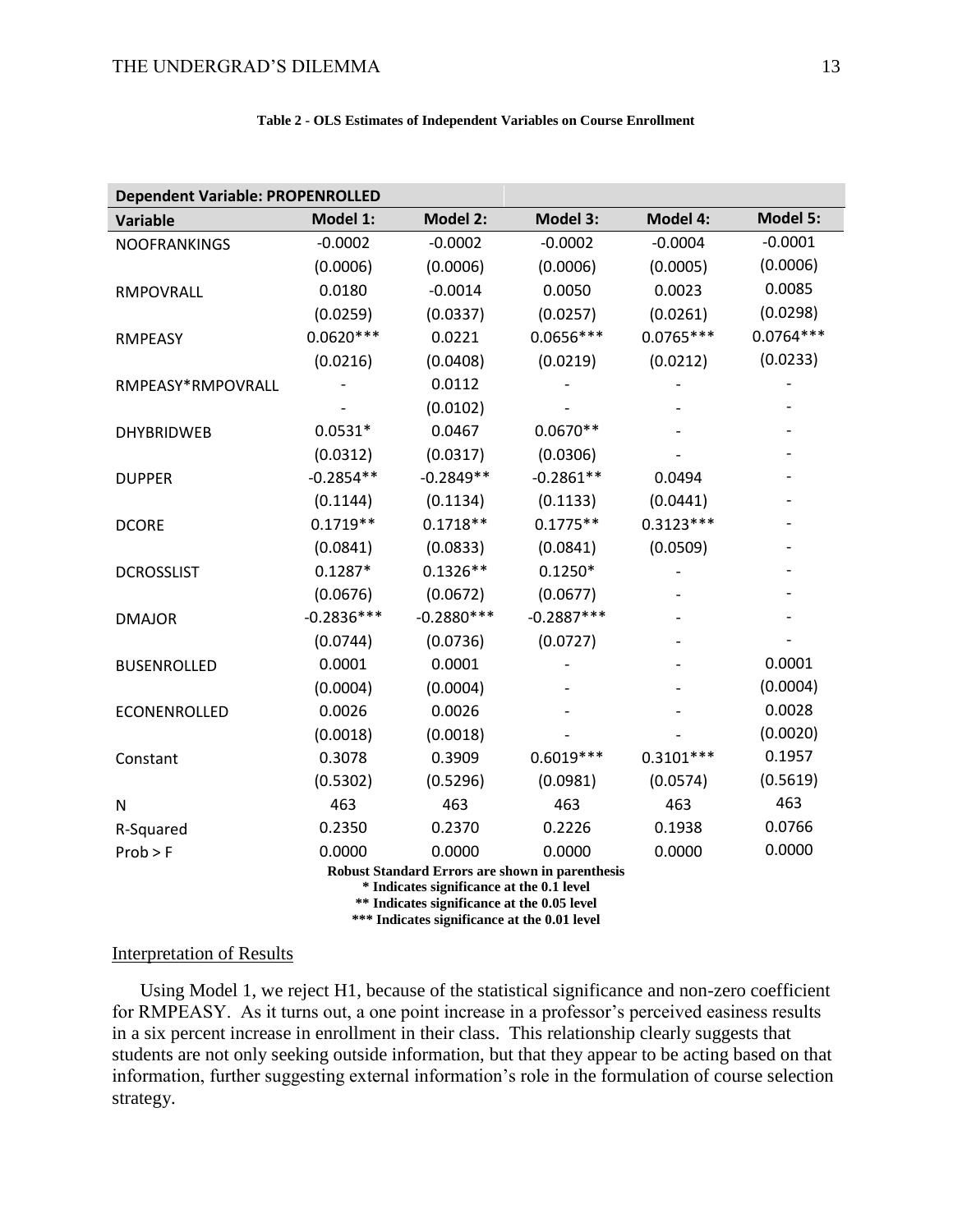Note too that when we introduce an interaction variable in Model 2, we see that all four dummy variables remain statistically significant. While DHYBRIDWEB is only marginally significant, this model has substantial implications for H2, H3, and H4. We reject H2, which suggests that there is increased demand for web and web-hybrid courses.

The null is rejected for H3. This is because DUPPER is statistically significantly different from zero in every model in which it is included. The coefficient for DUPPER is negative, indicating an upper-level class lowers the likelihood of filling the seats in the class.

The null is rejected for H4. DCROSSLIST is highly significant, and the positive coefficients suggest that students from the College of Business are demanding the Economics courses required for their majors. This is an unsurprising result.

The null is also rejected for H5. The positive coefficients for DCORE indicate that Economics courses which satisfy a component of the Bridgewater State Core Curriculum are in higher demand. The null is also rejected for H6 because of the non-zero coefficients for DMAJOR.

When taken as a whole, the various models suggest that if left to the information freely and readily available from the institution, students will develop strategies predicated on this information.

The array of nulls is rejected, and along with the persistent statistical significance of the dummy variables, we see how institutional information is closely tied to course enrollment. While correlation is not causation, the models seem to suggest that data from internal information sources is extremely important in undergraduate course selection, which only further stresses the importance of the institution's role in student strategy formulation and enrollment decisions.

#### Additional Commentary on Regression Results

Students in the business school are required to take a set of introductory Economics classes, specifically micro- and macroeconomics, as well as statistics. One would expect the number of business students to drive enrollment in these offerings. This draws our attention to Model 1, where a counter-intuitive relationship exists. Here, DCROSSLIST is statistically significant, but the size of the College of Business is not. One would expect that as the College has grown, so too would demand in these cross-listed classes, but neither ECONENROLLED nor BUSENROLLED were statistically significant in any model in which they were included. Model 1 suggests that external information sources are more responsible for the variability of course enrollment numbers. A dataset with semester-by-semester enrollment values for majors rather than yearly would likely improve the relationship and result in statistical significance.

Models 1, 2 and 3 also call attention to the desirability of web and hybrid courses. Two distinct models show that DHYBRIDWEB having positive coefficients and statistical significance. This has clear policy implications: students are demanding web and web hybrid courses higher rates than traditional lecture settings.

Another important relationship exists between a course's core attribute and enrollment numbers. Recall the definition of DCORE: a value 1 indicates that a course meets a Core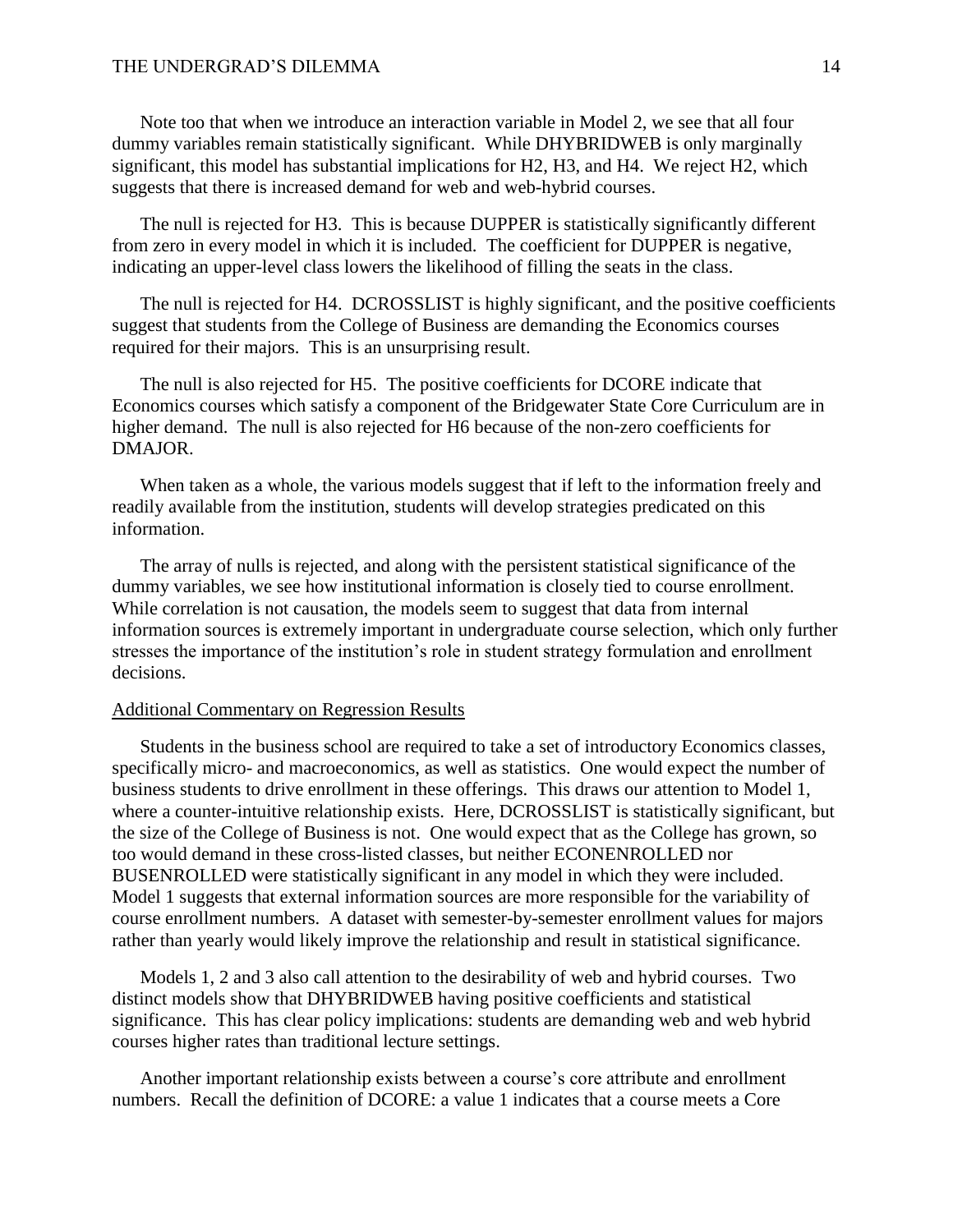Curriculum requirement. From the regression results we see that students are demanding Economics courses that satisfy Core Curriculum requirements. Interestingly, these are the same classes many business majors are required to take – the two introductory micro- and macroeconomics classes as well as statistics. Unfortunately, these data do not incorporate total University enrollment, leading to the possibility that the larger pool of potential students is demanding these classes. This omission may also account for the relatively low R-Squared values seen across the various models.

An analysis of DCORE leads naturally to an investigation into the effects of the DUPPER, the upper- or lower-division dummy variable. DUPPER was statistically significant in three separate models. One might expect ECONENROLLED to adopt some of this relationship in Model 5, but interestingly ECONENROLLED was not found to be statistically significant, even with fewer regressors in play. The population of students demanding junior- and senior-level Economics classes is far smaller than the population that would demand freshman- and sophomore-level courses, so the results for DUPPER are somewhat intuitive. The relationship between DUPPER and PROPENROLLED also underscores the rational dynamics at work behind course selection and strategy development.

Note that DMAJOR is also statistically significant, but it is negative. Since DMAJOR represents whether a class satisfies an Economics major requirement, one would expect its effect on PROPENROLLED to be positive. Based on this result, it is possible that the models are failing to control for some other independent variable. A potential remedy is outlined under Next Steps.

The statistically significant variable that presents the most problematic case against the status quo is RMPEASY. In Model 1, it is not only statistically significant, but has a relatively sizable coefficient when held against the institutionally-provided dummy variables. A professor's perceived easiness accounted for six percent of the variability in class enrollment. A recent investigation from the University of California at Berkeley suggests that online ratings by students and internal institutional evaluations of faculty are fairly consistent with one another (Tipoe, 2013), and that the informal evaluations are rarely retaliatory or grade-related. Tipoe's work speaks to the logical validity of predicating course selection strategy on external information sources.

The implication for this study is the realization that students are not only using a synthesis of internal and external information, but that they assign varying degrees of credibility to different pieces of information, even if that information comes from the same source (hence the significance of RMPEASY but not RMPOVRALL). This underscores a central problem in information economics: information is easily created but difficult to verify and act reliably upon. Consider that this paper only investigates two data points from one external source. When the individual considers an array of external information sources of varying quality, it is ultimately next to impossible for the student to derive an optimal strategy or ideal enrollment outcome.

#### Conclusions and Next Steps

The models above have a few noteworthy limitations, further encouraging the pursuit of future research into the area of undergraduate course selection, particularly as an analogue for microeconomic strategy formulation and the maximization of societal utility.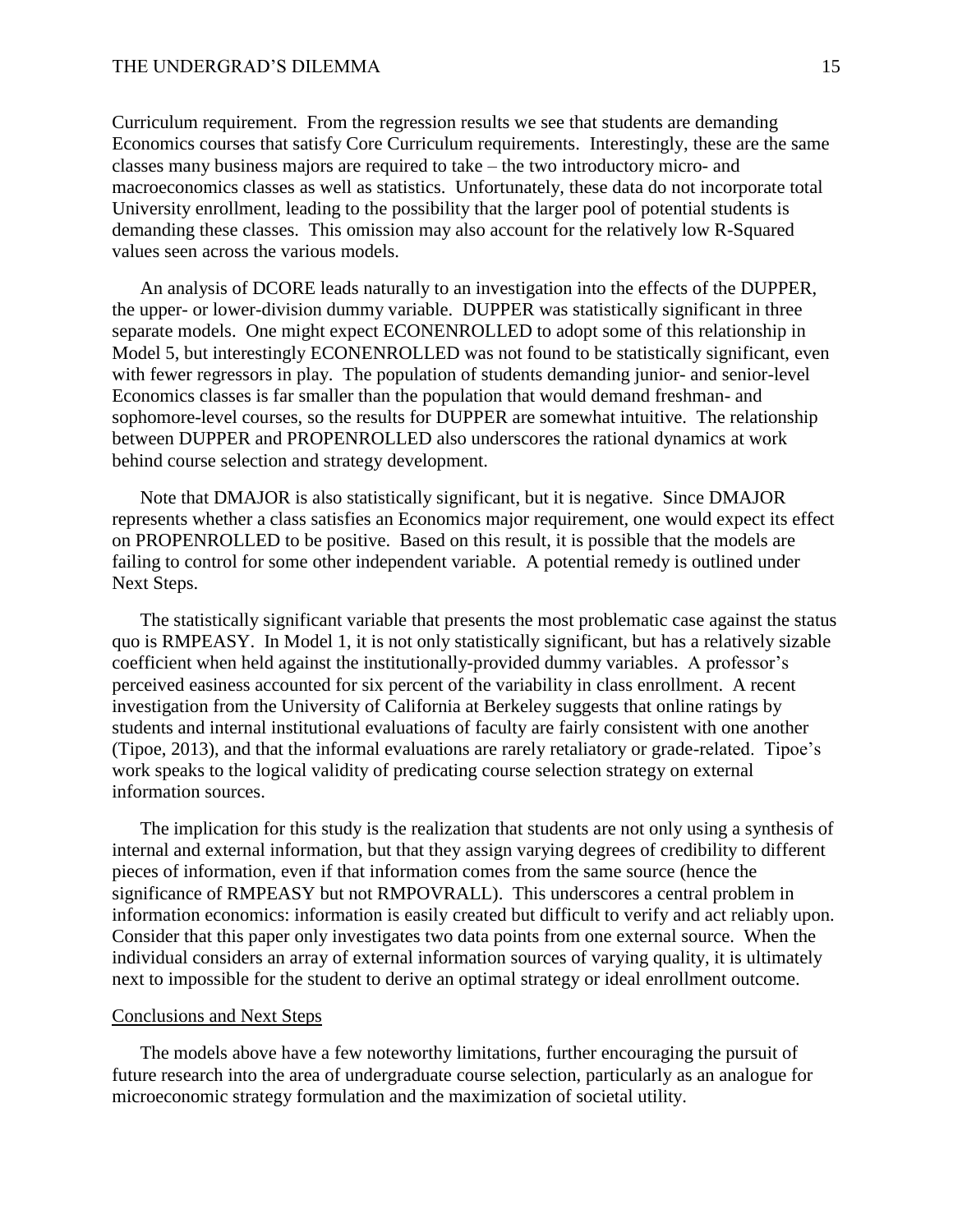Most notably, the low R-Squared suggests there are additional forces at work when students select undergraduate classes. Two notable omissions in this model include the total undergraduate enrollment numbers as well as course location. While the former may contribute considerably to the variation in enrollment, the time at which a course is offered is a critical component in terms of consumer choice. While it's true that each has the potential to significantly increase the explanatory power of the model, additional regressors carry with them the risk of misrepresenting the significance of existing variables. Future projects should investigate the effects of competing demands for students' time, notably standing professional, familial, or personal obligations.

Another noteworthy omission within the model is its inability to account for the comments section of RateMyProfessors.com. This is qualitative data, and would be impossible to accurately quantify without making outrageous and likely inconsistent assumptions. The problem with this omission is that students evaluating professors on RateMyProfessors.com are able to provide comments, which despite the quantitative scale ranging from zero to five, may dramatically impact a user's interpretation of the professor's desirability. Consider the case where a professor is given an overall rating of 5 and an easiness rating of 2. The comments section of the website may include details about assignments, lecture style, the frequency of tests, or worse, *ad hominem* attacks. As a consequence, the quantitative component of this study may not fully capture the effect that the ratings have on professorial desirability (Baldwin and Blatner, 2003).

A final problematic result is the negative coefficients for DMAJOR. One proposed solution would incorporate a new variable that quantifies how many sections of a given course are offered each semester, rather than list every offering individually. To be executed appropriately, future research should consider all the various permutations that the five dummy variables can take on, and determine how many sections with those attributes are offered. When organizing and evaluating the data in this method, one would expect the coefficient to become positive while DMAJOR remains highly statistically significant.

It has been shown, however, that students rely on external information sources when deciding on courses, which has ramifications for institutional academic advising processes. Clearly, there is an information gap between buyers and sellers of education, and it is incumbent upon the university to ameliorate this imbalance.

Other conclusions arise from the statistical significance of the various dummy variables. Because students are obligated to attend courses that satisfy certain Core Curriculum requirements, it is again incumbent upon the school to ensure such offerings exist in satisfactory quantities. The data also indicates that the Economics program (and overall enrollment in the College of Business) is growing. To that end, it is critical that the school looks to align the supply of courses (and seats within said courses) with growing demand. Furthermore, the absence of class location data within the Infobear registration system creates confusion, barring students from incorporating location preference into their course selection strategy.

If future research is able to account for this missing information, or somehow quantify the comments section of RateMyProfessors.com, one might find a significantly higher R-Squared in future iterations of this model.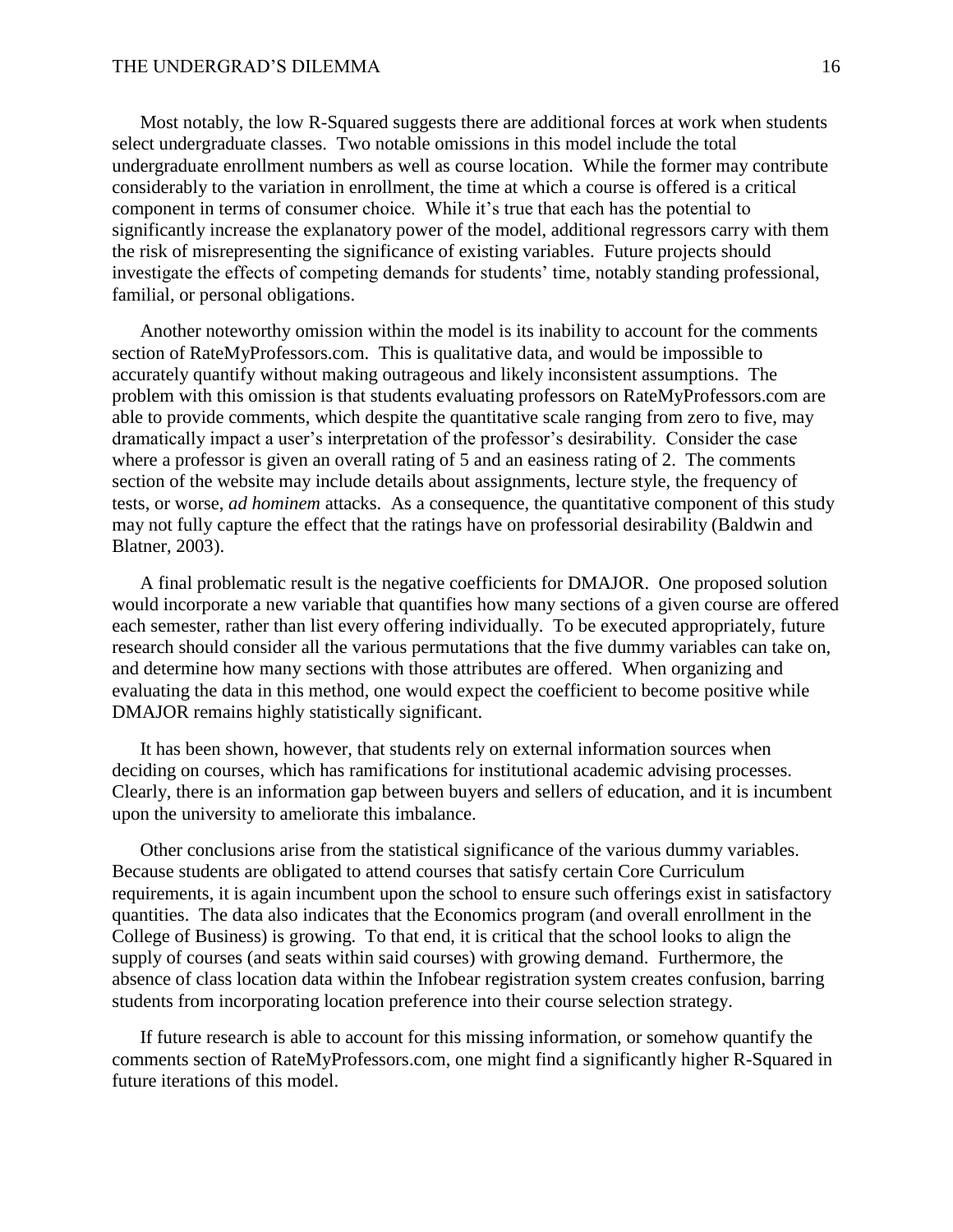# **V. Involuntary Equilibrium and Proposed Policy Action**

The regression analysis confirms what the field of Economics has demonstrated repeatedly over the years: that a variety of consumer tastes and preferences factor into course selection. The low R-Squared of the regression model indicates that there are still more preferences that have not been captured in this particular study. Nonetheless, enough data exists to demonstrate the economic imperatives from which the notion of Involuntary Equilibrium is derived.

It has also been shown through the investigations in previous sections that the state of Nash Equilibrium leaves every participant in the *n-*person game with a mixed bag of courses. This mixed bag yields a certain amount of utility, but in an amount significantly less than the maximum potential utility. Another significant observation is that individual utility derived from such a system will never equal the utility derived by another student, thus the system is not only inherently unfair, it is grossly inefficient.

The regression analysis also demonstrated that students do in fact rely on external information sources when selecting classes. While the econometric model does not (and in fact cannot) capture all influences of external information on consumer choice, it can (and does) inform development of an institutional structure inspired by models of a planned economy.

Finally, the econometric model, by its very nature, illustrates there are a finite number of options available to students in a given semester. For economic purposes, we can treat the various combinations of courses as a Pareto Frontier. This too should inform the development of any administrative or institutional model whereby the Pareto Frontier is shifted outward, reflecting increased utility across the system.

#### Systemic Modifications in the Short Run

As touched upon in Section IV, one glaring deficiency in the existing Bridgewater State University system is a course registration system, Infobear, which does not provide class location information to students prior to course selection. This is an artifact of an administrative system that does not assign classrooms to courses until registration has been completed. While the impetus behind this policy decision may be noble (having to do with disabled access to certain facilities, for example), it serves as a barrier that prevents the typical student from making a more fully informed choice. The consequence of this missing information is a significant source of disutility not only for students, but also for the surrounding community as throngs of students move from building to building during passing time. Bridgewater State's traffic issues are well documented (Carboneau, 2013), but from an economic standpoint, an ill-informed student cannot possibly develop a schedule that maximizes utility.

Another problematic policy is that of prioritized registration, as it represents a classical example of The Matthew Effect (Gladwell, 2011). In the current system, those students who have completed more courses are allowed to register before those who have made less progress. Additionally, certain Honors students and student athletes are given priority registration. There is a considerable amount of anecdotal evidence suggesting that underclassmen are unable to make satisfactory academic progress because pre-requisite, core, or lower-division classes are full or otherwise unavailable by the time it is their turn to register.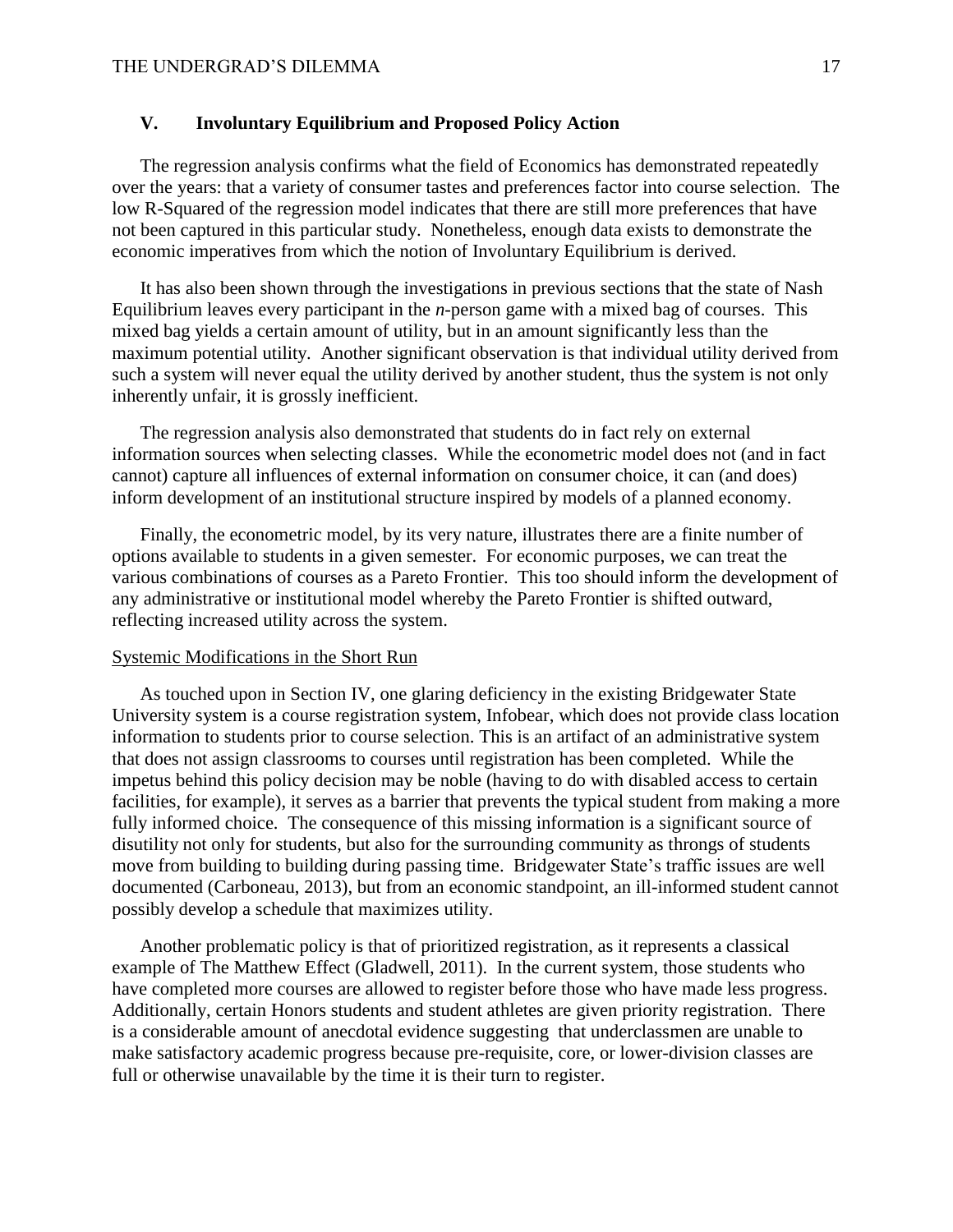Mathematically, progress towards graduation can be treated as a Hamiltonian Path Problem (Bellman, 1962), an analysis of which makes for a compelling follow-up to this particular thesis. Still, an institution's continued commitment to prioritized registration complicates the issue of what the school considers "adequate academic progress," and ultimately drives down both fourand six-year graduation rates.

#### Systemic Modifications in the Long Run

This analysis has worked to demonstrate that Bridgewater State University treats course offering and student registration from the supply side. Macroeconomic policy analysis has demonstrated that this is not necessarily the best approach to optimizing utility in such complex systems as undergraduate course registration (Krugman, 1995).

Effectively, what the University does is provide a supply of courses, provide advising resources of questionable consistency and reliability, and expect student demand for said courses to accommodate what is being provided. From its inception, this paper has worked to illustrate that the system is far more complicated, and that additional steps can be taken to maximize overall utility within the system.

By starting with concrete data regarding student's academic objectives (gathered from the students themselves), an institution can adjust supply to better align it with demand. Theoretically, a system designed in such a way can ensure that every consumer gets exactly what they want. This is the simplicity of a planned economic environment, and the implications of such a system are as profound as they are elegant. By considering consumer preferences in aggregate, an institution can ensure that realized consumer utility equals (or very nearly equals) potential utility. In macroeconomic terms such a structure would be analogous to a central government taking policy action to ensure that Real GDP equals Potential GDP. This is not a foreign ideal in American culture – it is a cornerstone of fiscal and monetary policy in the United States.

#### Conclusion and Author's Notes

Critics will certainly suggest that this paper's dismal view of college students as intrinsically dim-witted or otherwise incapable. To the contrary – I acknowledge that college students represent the upper quartile of academic attainment in the United States. As a population, however, undergraduates are not tremendously skilled at decision-making, optimization, or evaluation of external information.

Detractors will certainly note that Involuntary Equilibrium requires an administrative framework verging on the impractical. Furthermore, as one administrator pointed out, "doesn't this take all the fun out of college?" While an institution providing planned, rigid, degree programs would certainly require more manpower, more robust planning tools, and various methods to analyze consumer demand on an ongoing basis, the economic potential for systematic improvement is impossible to overlook. The purpose of this paper was to analyze weaknesses within the system and derive policy recommendations from that analysis. To that end, this analysis simply does not support the existing "free-for-all" environment.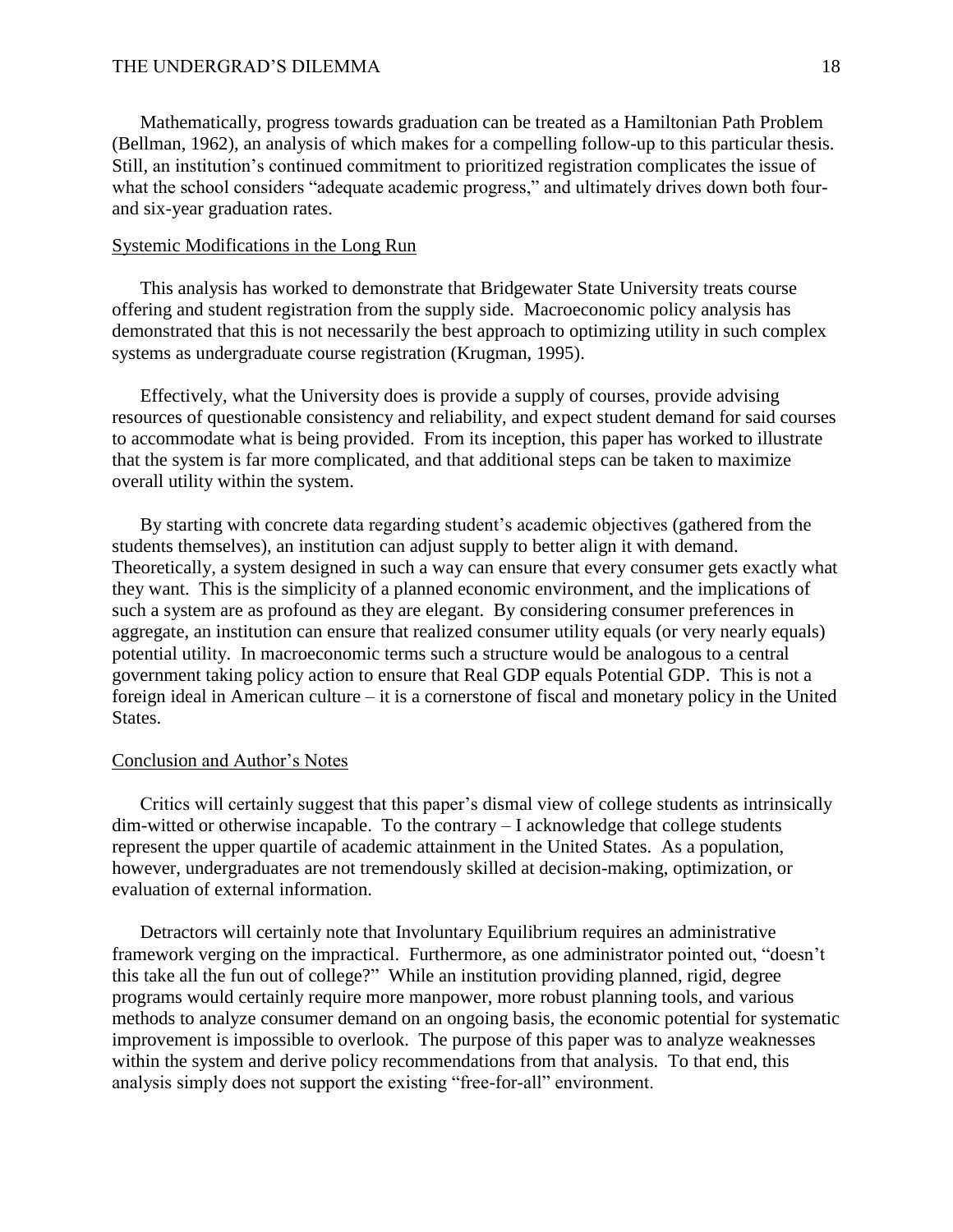This is the crux of the Undergrad's Dilemma. Does a student continue to own the process of course enrollment and risk a less than ideal slate of courses every semester, or do they allow the institution to step in and assign them to certain classes? When coupled with an analysis of game theory and information economics, the data does not suggest the existing system of selfenrollment is the ideal method for delivering consistently optimized outcomes.

That said, the evidence speaks for itself. According to the White House's Higher Education Scorecard, Bridgewater State has a six year graduate rate presently hovering just over 50 percent (WhiteHouse.gov, 2013). How can we justify the status quo when nearly one out of every two students cannot or does not finish a degree within six years? While students face a variety of competing demands for their time (family, work, and social pressures, etc.), this study has demonstrated the course selection and registration system – the gateway to degree completion – is rife with inefficiency and a source of massive disutility.

Author and *Chronicle of Higher Education* editor Jeff Selingo rightly points out that since World War II, education has held the promise of being the great American equalizer, eliminating social strata while engendering individual and societal well-being (2013). The community and the Commonwealth are entitled to a higher education system that is more carefully designed and administered, with the specific aim of ensuring student success.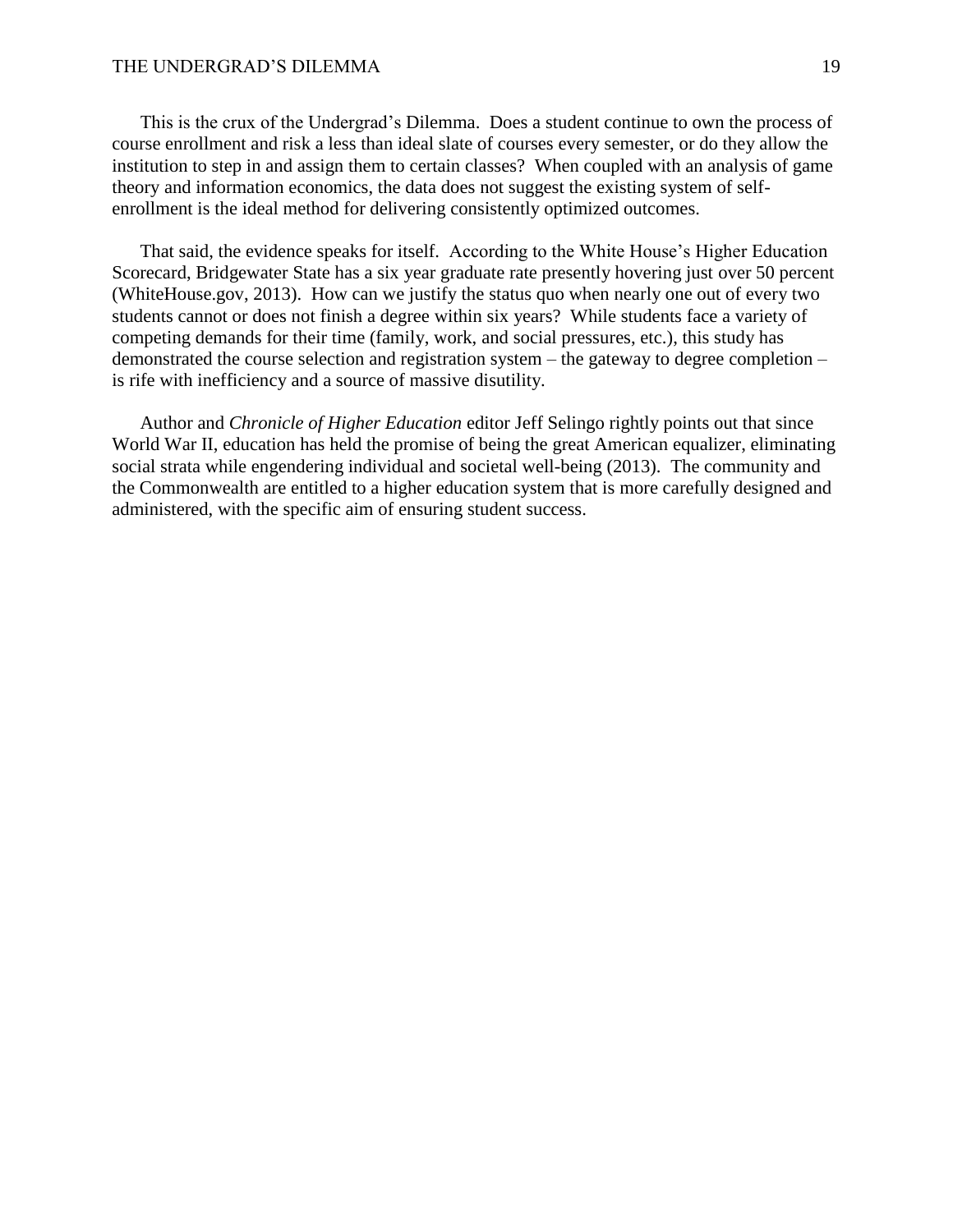#### References

- Barr, N. (2012). *Economics of the Welfare State* (5th ed.). Oxford, United Kingdom: Oxford University Press.
- Bellman, R. (1962, January). Dynamic Programming Treatment of the Travelling Salesman Problem. *Journal of the Association of Computing Machinery*, *9*(1), 61-63. Retrieved October 31, 2013
- Baldwin, T., & Blatner, N. (2003). Guarding Against Potential Bias in Student Evaluations. *College Teaching*, *51*(1), 27-32. Retrieved October 31, 2013
- Braess, D. (2005, November). On a Paradox of Traffic Planning. *Transportation Science*, *39*(4), 446-450. Retrieved October 31, 2013
- Bureau of Labor Statistics. (2013, May 22). Earnings and Employment Rates by Educational Attainment. In *Employment Projections*. Retrieved October 31, 2013
- Carboneau, A. (2013, April 15). Bridgewater State wants to close road to traffic. *Brockton Enterprise*. Retrieved October 31, 2013
- Card, D. (1999). The Causal Effect of Education on Earnings. In *Department of Economics, University of California at Berkeley*. Retrieved October 31, 2013
- CollegeCalc.org. (2013, November). Costs to Attend Bridgewater State University. In *Bridgewater State University*. Retrieved October 31, 2013
- Gladwell, M. (2008). *Outliers: The Story of Success*. New York, NY: Little, Brown and Company.
- Harvard University. (2010, November). Tuition at Harvard Schools: FY1990 FY2010. In *The Office of the Provost*. Retrieved October 31, 2013
- Judy, R. W., & D'Amico, C. (2006, February 16). Work Force 2020: Work and Workers in the 21st Century. In *Hudson Institute*. Retrieved October 31, 2013
- Keynes, J. M. (1936). *The General Theory of Employment, Interest and Money*. N.p.: Palgrave Macmillan.
- Krugman, P. (1994). *Peddling Prosperity*. New York, NY: W. W. Norton and Company.
- Mandel, E. (1986, September). In Defense of Socialist Planning. *New Left Review*, *1*(159), 5-37. Retrieved October 31, 2013
- McDill, E. L., & Coleman, J. (1963, December). Family and Peer Influences in College Plans of High School Students. *Sociology of Education*, *28*(6), 905-918.